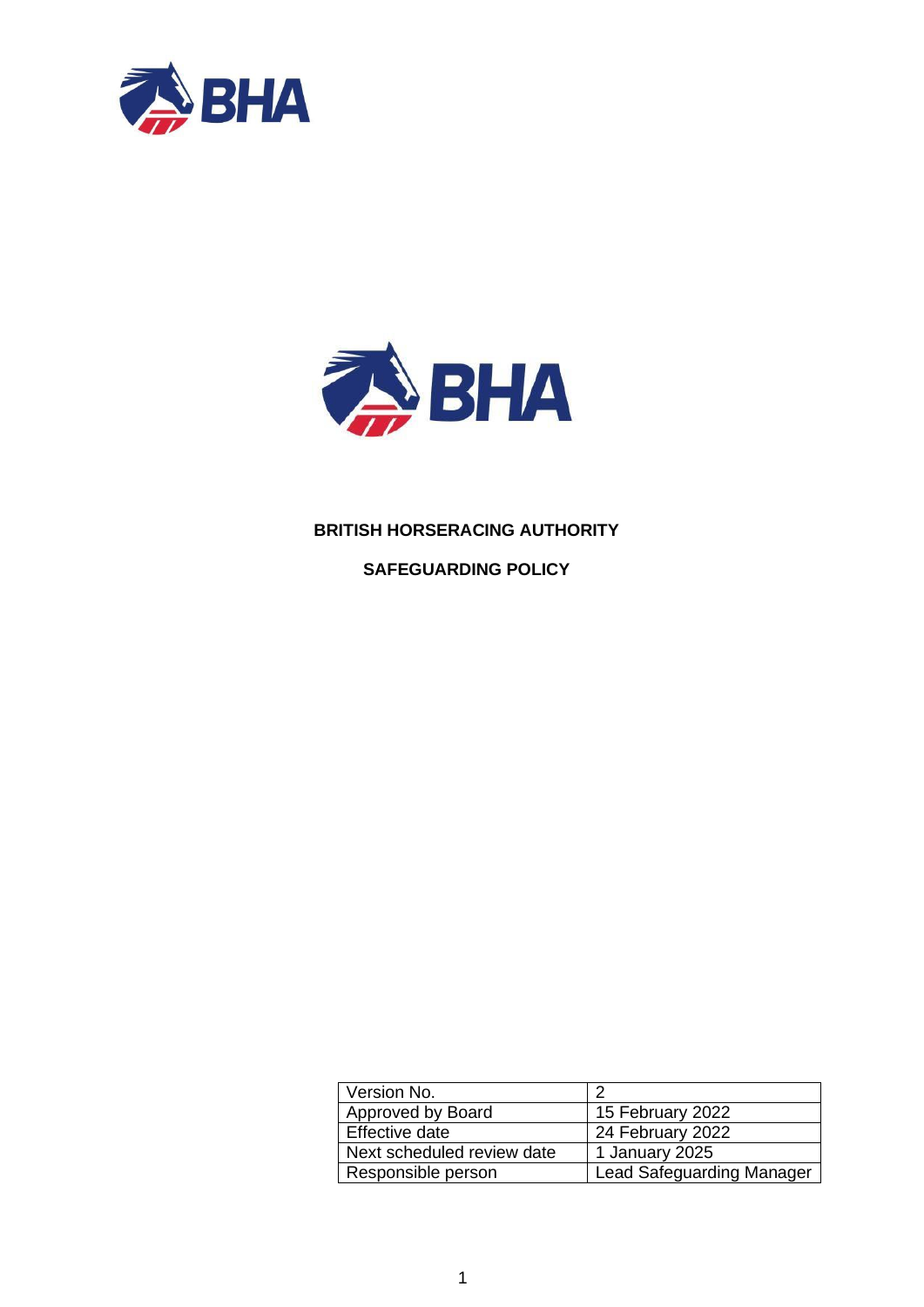

## **CONTENTS**

| <b>Section</b> |                                                                                       | Page<br>no. |
|----------------|---------------------------------------------------------------------------------------|-------------|
|                | Chair's foreword                                                                      | 3           |
|                | Key safeguarding terms                                                                | 5           |
| 2              | The BHA's key safeguarding principles                                                 | 7           |
| 3              | Who is covered by this Safeguarding Policy?                                           | 8           |
| $\overline{4}$ | Harm and abuse, positions of trust, and poor practice                                 | 9           |
| 5              | Becoming aware of, reporting, and responding to safeguarding concerns                 | 13          |
| 6              | The BHA's approach to information sharing                                             | 21          |
| 7              | Safer recruitment practices, criminal records checks, and contracting for<br>services | 22          |
| 8              | Useful contact details and further information                                        | 24          |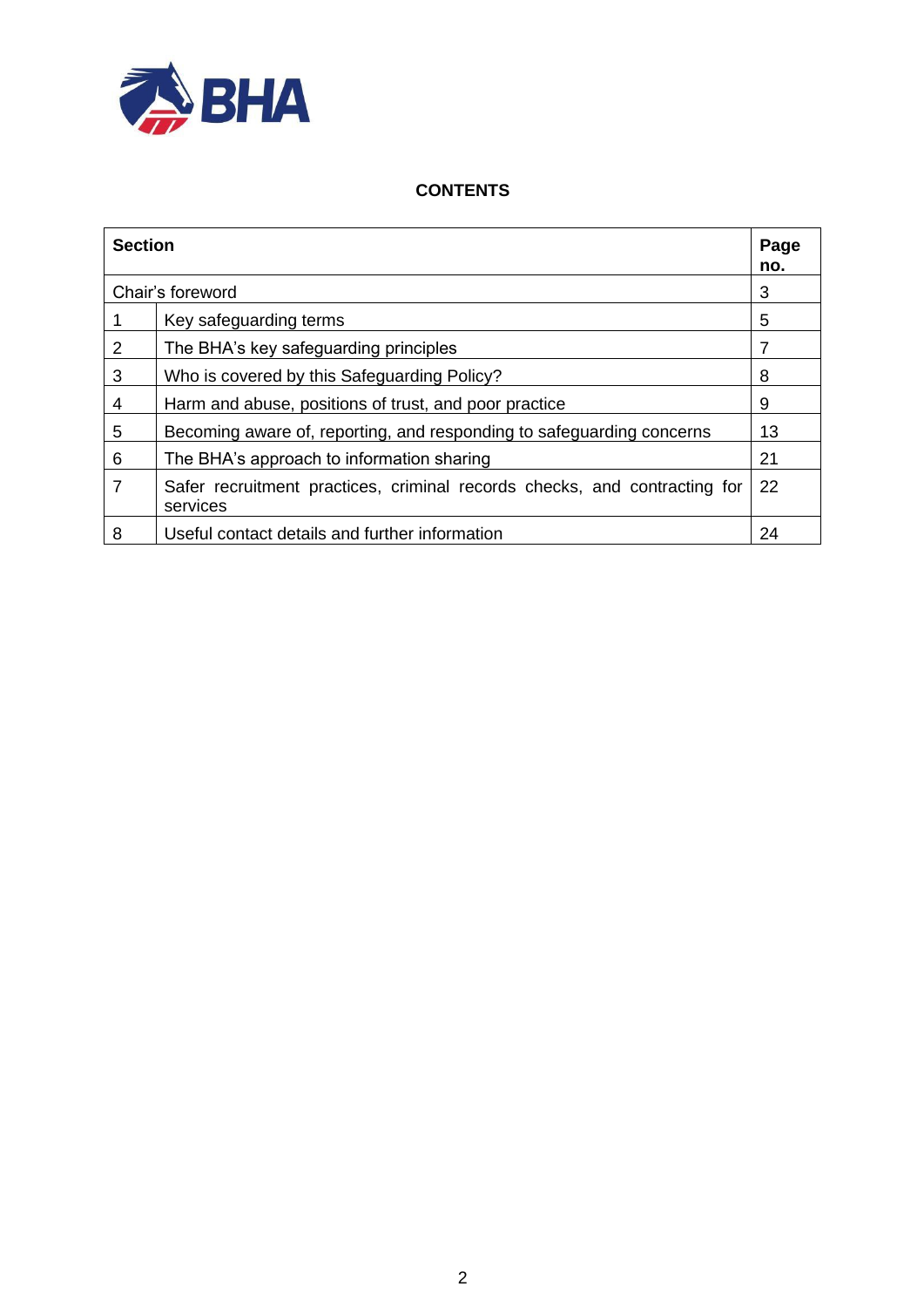

## **Chair's Foreword**

The BHA's Vision is that *'Together, we're building a brighter future for our sport, our horses and our people'*.

That brighter future means (among other things) seeking to attract the interest and participation of Young People (i.e. those under the age of 18). It is therefore vital that Young People have a positive and fulfilling experience in racing, and that they are protected from all forms of abuse and harm in relation to racing and related activities. Similarly, it is important that Adults at Risk (i.e. adults who might be less able to protect themselves against significant harm or exploitation) also fully enjoy racing, and that they too are protected.

As the national governing body of racing, the BHA has a particular duty to protect Young People and Adults at Risk from harm that might arise from their participation in racing and related activities. However, this duty is not confined to the BHA. It is shared by everyone in racing.

This Safeguarding Policy, developed alongside key stakeholders, sets out how the BHA has (and will continue to) put in place practical measures, tailored to the needs of racing, that seek to minimise the risk of harm and enable the BHA to respond as appropriate to safeguarding concerns in connection with the sport whenever and wherever they might arise.

The BHA encourages all those involved in racing and related activities to consider their own safeguarding procedures and the risk of harm to Young People and/or Adults at Risk arising in the course of the racing and related activities for which they are responsible, particularly so where any individuals have direct, unsupervised access to Young People or Adults at Risk. Where such risk is identified, the BHA expects steps to be taken in order to reduce that risk as far as possible, and this Safeguarding Policy and its accompanying procedures should be seen as complementing, rather than replacing, such steps.

This Safeguarding Policy addresses the following:

- 1. Key safeguarding terms
- 2. The BHA's key safeguarding principles
- 3. Who is covered by this Safeguarding Policy?
- 4. Harm and abuse, positions of trust, and poor practice
- 5. Becoming aware of, reporting, and responding to safeguarding concerns
- 6. The BHA's approach to information sharing
- 7. Safer recruitment practices, criminal records checks, and contracting for services
- 8. Useful contact details and further information

This Safeguarding Policy and its underlying aims are supported by:

• the BHA Safeguarding Code of Conduct, which sets some fundamental behavioural standards across the sport;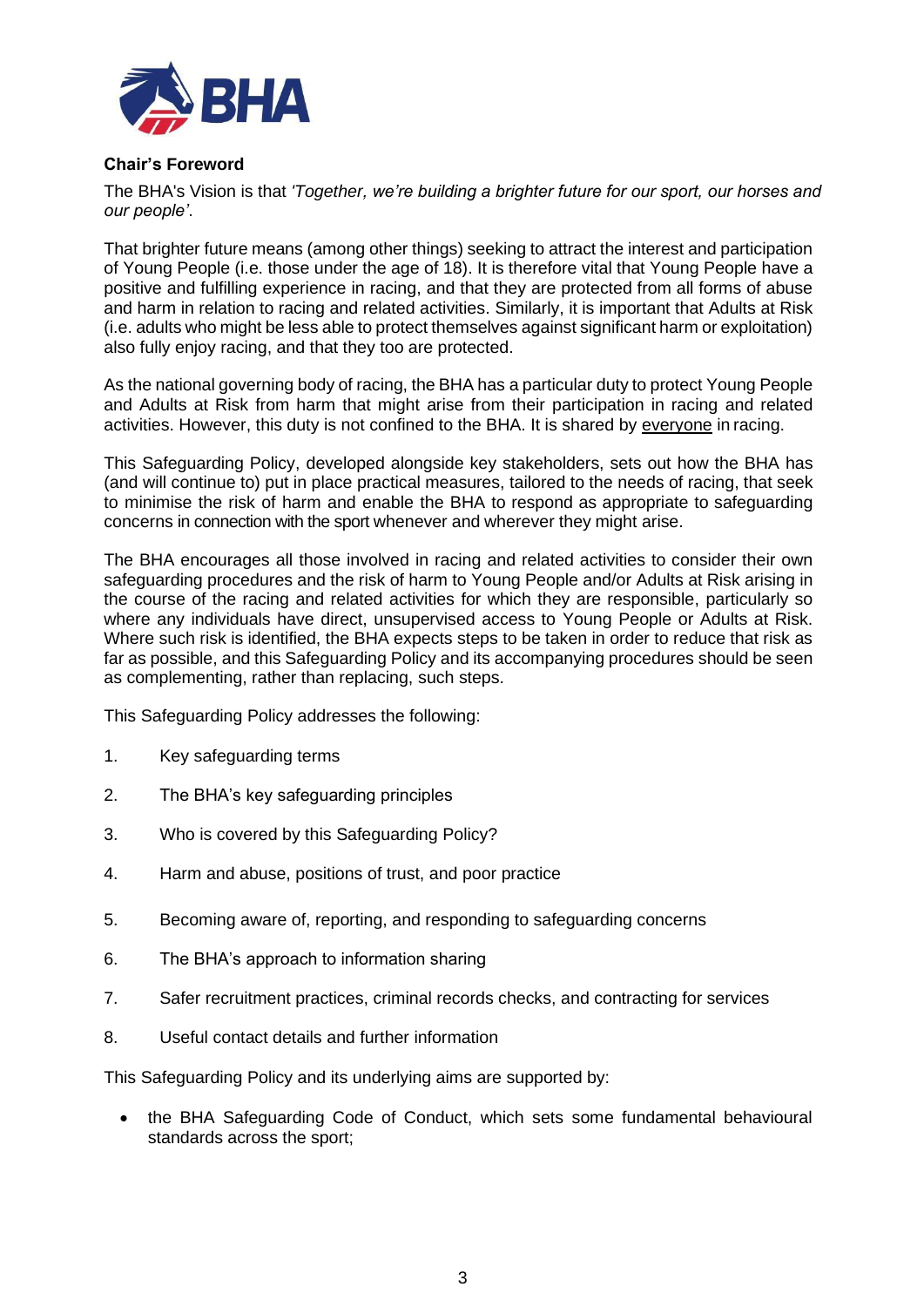

- the BHA Safeguarding Regulations, which enable the BHA to support the aims of this Safeguarding Policy, including through seeking and obtaining appropriate risk management measures where necessary; and
- the BHA's Safeguarding Team producing guidance and facilitating training in relation to safeguarding issues.

Changes may be made to this Safeguarding Policy over time in order to reflect best practice and/or the specific needs of racing. To that end, this Safeguarding Policy will be reviewed at least every three years and may be reviewed earlier as and when that might be appropriate, e.g., if there are relevant changes in legislation or to reflect learnings from cases either inside or outside of the sport.

Let's keep racing enjoyable for all.

**Annamarie Phelps CBE Chair, British Horseracing Authority 24th February 2022**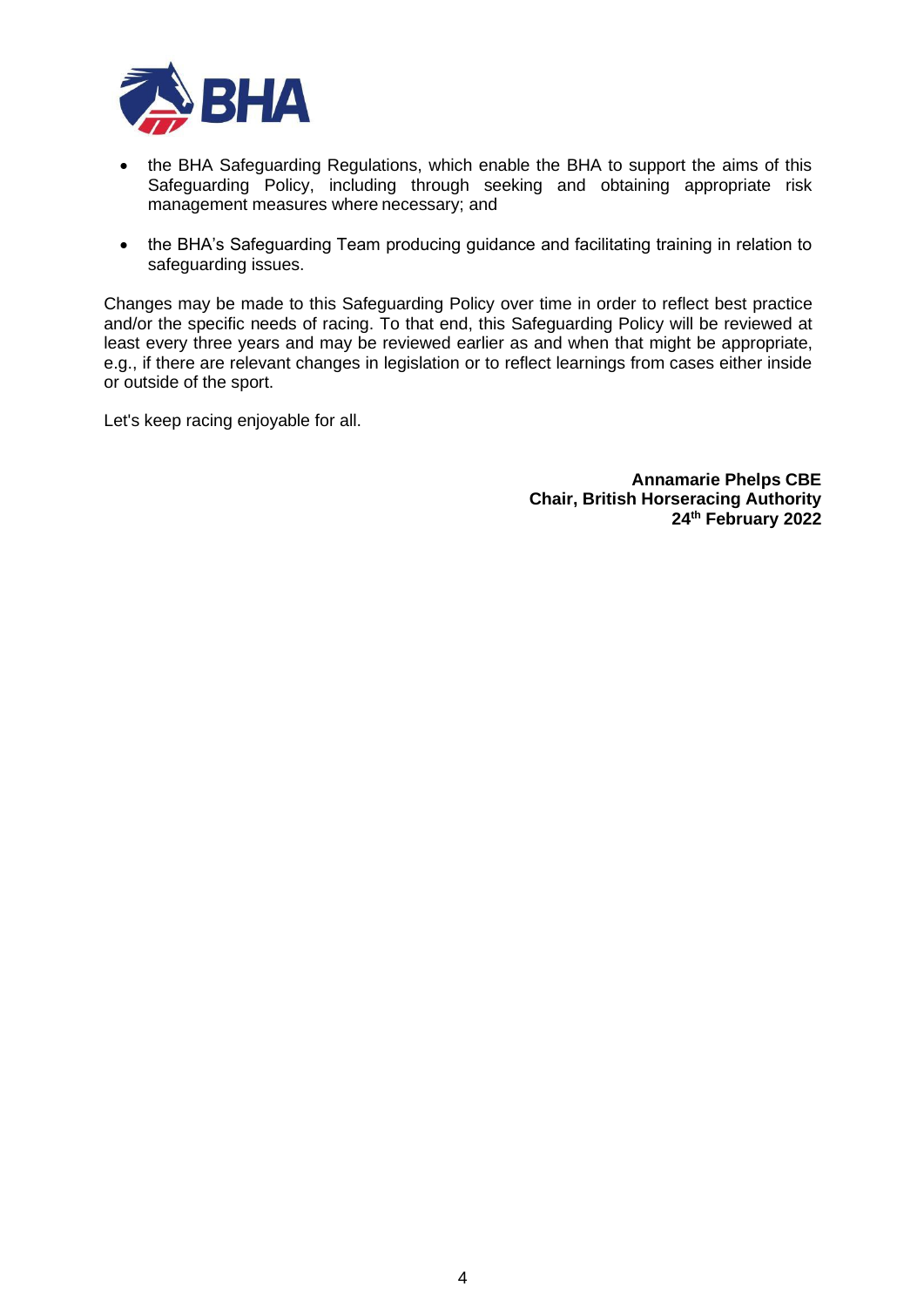

# **1. KEY SAFEGUARDING TERMS**

The following key terms are used in this Safeguarding Policy.

#### 'Adult at Risk'

For the purposes of this Safeguarding Policy 'Adults at Risk' shall be all persons engaged in racing and related activities aged 18 years or over who are, or may be, unable to take care of themselves or who are unable to protect themselves against significant harm or exploitation by reason of a mental health problem, a disability, a sensory impairment or some other form of illness or disease (or more than one of them). Any adult may at one time or another be an 'Adult at Risk' due to their personal circumstances – for example, because they are temporarily suffering from a mental health problem such as severe anxiety or depression.

#### 'Child' and Young Person/People'

For the purposes of this Safeguarding Policy, a 'child' is any person under the age of 18. However, this Safeguarding Policy generally refers to 'Young People' rather than 'children' to reflect the fact that children involved in racing and related activities are usually aged 16 or over, and so generally able to make decisions for themselves in the context of the racing and related activities in which they are engaged. However, to be clear, this Safeguarding Policy extends to all children who might be involved in racing and related activities (regardless of their age).

### 'Child protection'

'Child protection' is activity that is undertaken to protect specific children who are suffering or are likely to suffer significant harm. Child protection is, of course, a critically important part of safeguarding (but it is only a part).

### 'Safeguarding'

'Safeguarding' concerns all activities that support wellbeing generally (so, in the context of children/Young People, it is a wider concept than 'child protection'). The BHA believes that best safeguarding practice in racing encompasses all efforts aimed at maintaining or improving the wellbeing of Young People and Adults at Risk in the context of racing and related activities.

#### 'Harm'

The BHA considers 'harm' (in the context of this Safeguarding Policy) to be the consequence of any form of ill-treatment that adversely affects  $(1)$  physical or mental health, and/or  $(2)$ intellectual, emotional, social or behavioural development.

#### 'Abuse'

'Abuse', in its broadest sense, is conduct that causes harm, i.e., in the sense that it impairs health or development, and the BHA adopts this broad definition of 'abuse' for the purposes of this Safeguarding Policy.

#### 'Position of trust'

A person is in a 'position of trust' where (1) they have contact with a Young Person or Adult at Risk in the context of racing and/or related activities, (2) their role carries an expectation of trust,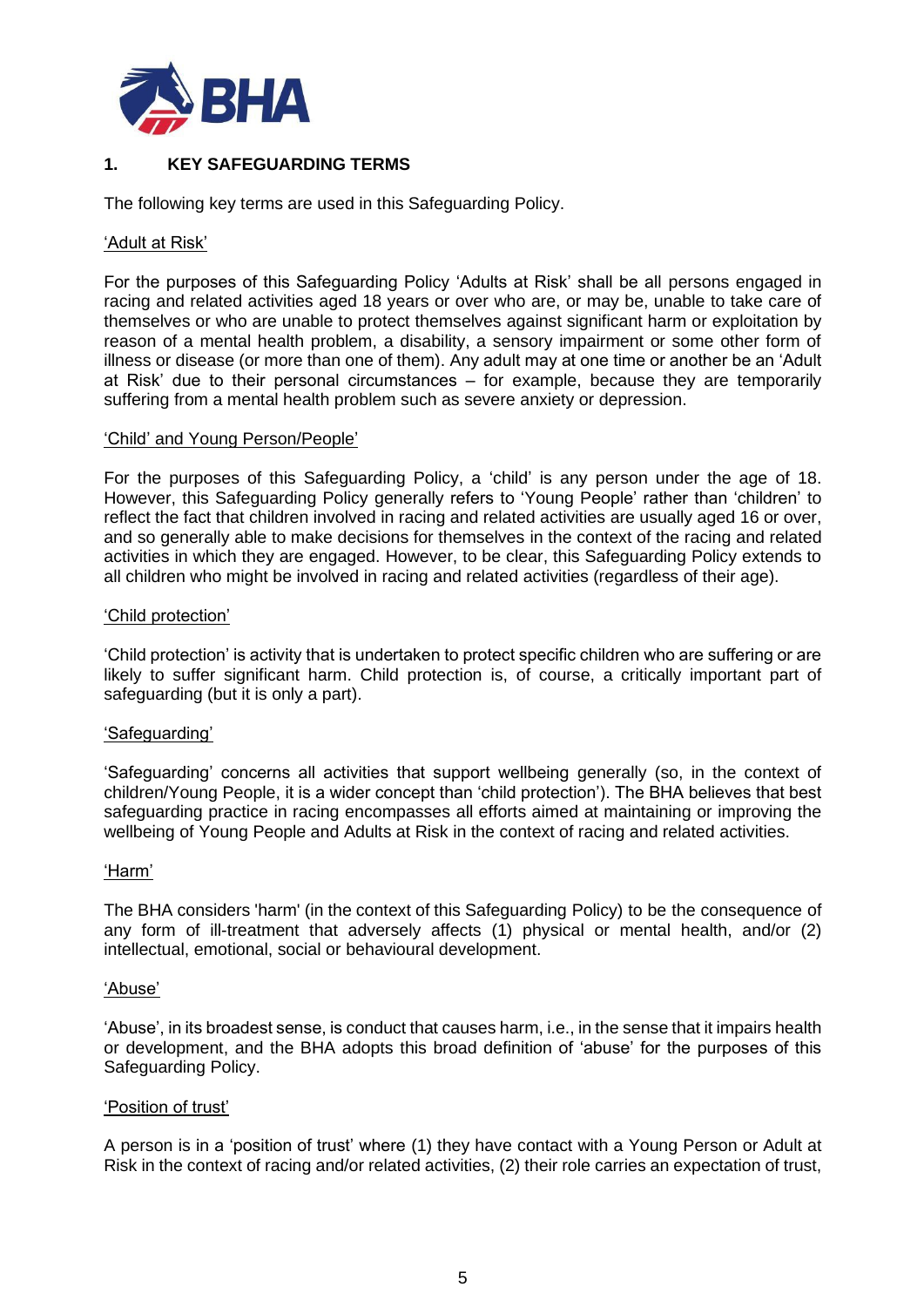

and (3) they are in a position to exercise authority, power or control over the Young Person or Adult at Risk (as perceived by the Young Person or Adult at Risk).

#### 'Poor practice'

'Poor practice' refers to instances when the behaviour of an individual, though not abusive, falls below that which is acceptable in dealing with Young People or Adults at Risk, including in particular a failure to meet the standards set by the BHA Safeguarding Code of Conduct.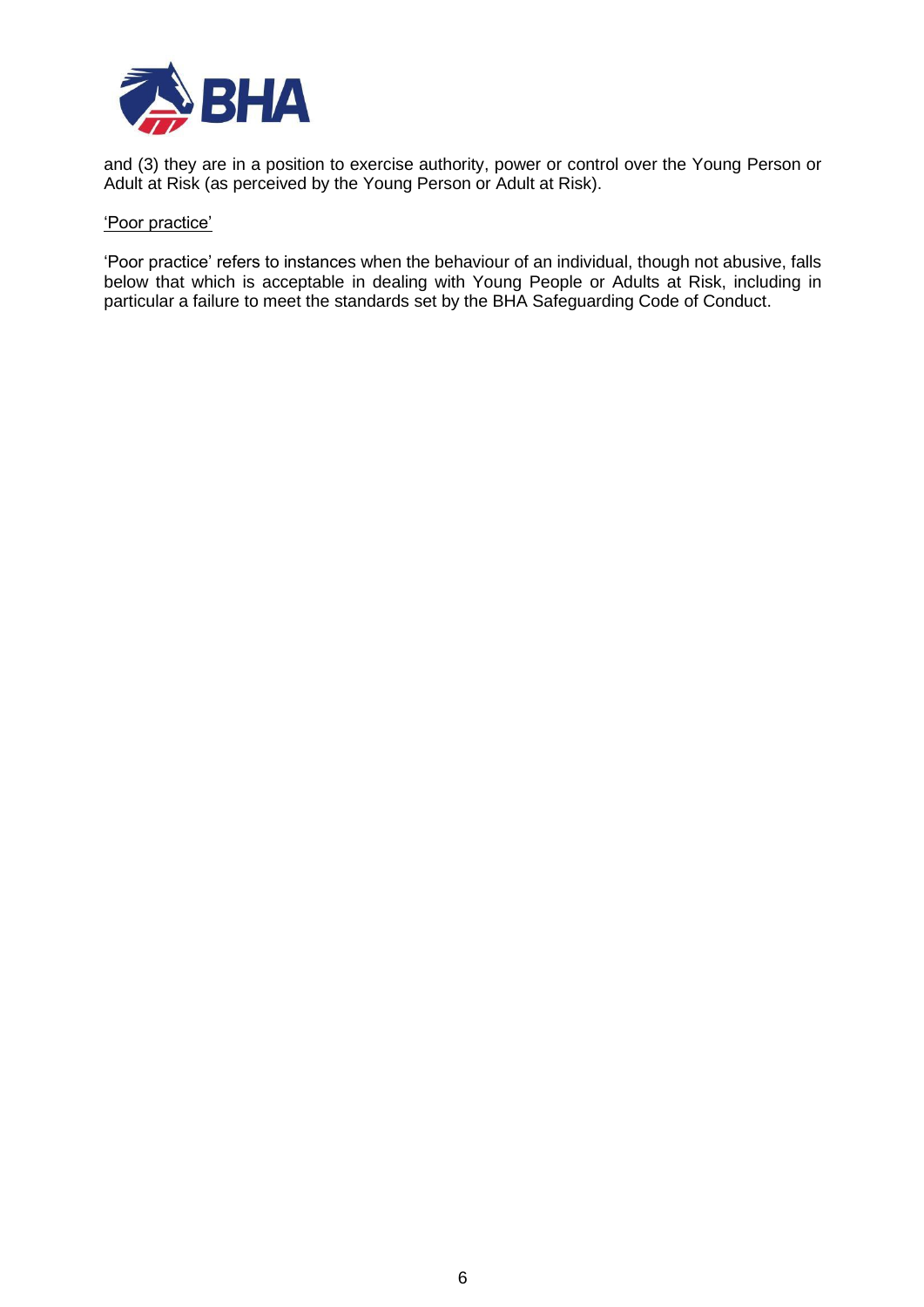

# **2. THE BHA'S KEY SAFEGUARDING PRINCIPLES**

The welfare of Young People and Adults at Risk within racing is paramount, and all Young People and Adults at Risk within racing have the right to be protected from all forms of abuse and harm. The core aim of this Safeguarding Policy is to ensure the safety and welfare of Young People and Adults at Risk within racing, and the following key principles will guide the BHA's approach in seeking to fulfil that aim:

- Where a Young Person or Adult at Risk is being abused (or at risk of being abused), the most appropriate body to address such concerns will typically be the social care team at the relevant local authority (where the Young Person or Adult at Risk lives). In an emergency, or where it is believed that the Young Person or Adult at Risk might be in immediate danger, or if it is suspected a crime has been committed, the police will typically be the most appropriate body to which concerns should first be reported. However, in its capacity as the governing body of racing, the BHA also has an important role to play, and it too must have the ability to learn of safeguarding concerns (including instances of poor practice), respond to them, investigate them, and take such action as might be necessary to protect Young People and Adults at Risk in the sport.
- The BHA will work in partnership with local authority social care teams, the police, local safeguarding partners, the Disclosure and Barring Service, Disclosure Scotland, and any other appropriate authorities/bodies in accordance with their procedures, and in order to enable them to carry out their statutory or other duties to investigate concerns and protect Young People and Adults at Risk. The BHA Lead Safeguarding Manager will be the person with primary responsibility for reporting to and liaising with external authorities.
- The BHA will work in partnership with all stakeholders in racing to support them in the investigation of concerns and to protect Young People and Adults at Risk. The BHA will provide appropriate support to stakeholders in racing in improving their safeguarding policies and practices, with a view to achieving high safeguarding standards across racing.
- The BHA will take all allegations of abuse seriously and respond swiftly and appropriately.
- The BHA will challenge conduct within racing that is, or might be, harmful to Young People or Adults at Risk.
- The BHA will support all of those involved in safeguarding cases, in particular any affected Young People and Adults at Risk, their families, and those who report concerns to the BHA. The level of support will be appropriate to the circumstances of each individual case, and the circumstances of each affected individual.

*Note: Whilst this Safeguarding Policy concerns Young People and Adults at Risk, the BHA is also committed to supporting any other adult who may suffer from abuse and/or harm in the context of racing and related activities (even if they do not fall within the definition of 'Adult at Risk' as set out in this Safeguarding Policy). The BHA will treat such cases brought to its attention as a participant welfare issue.*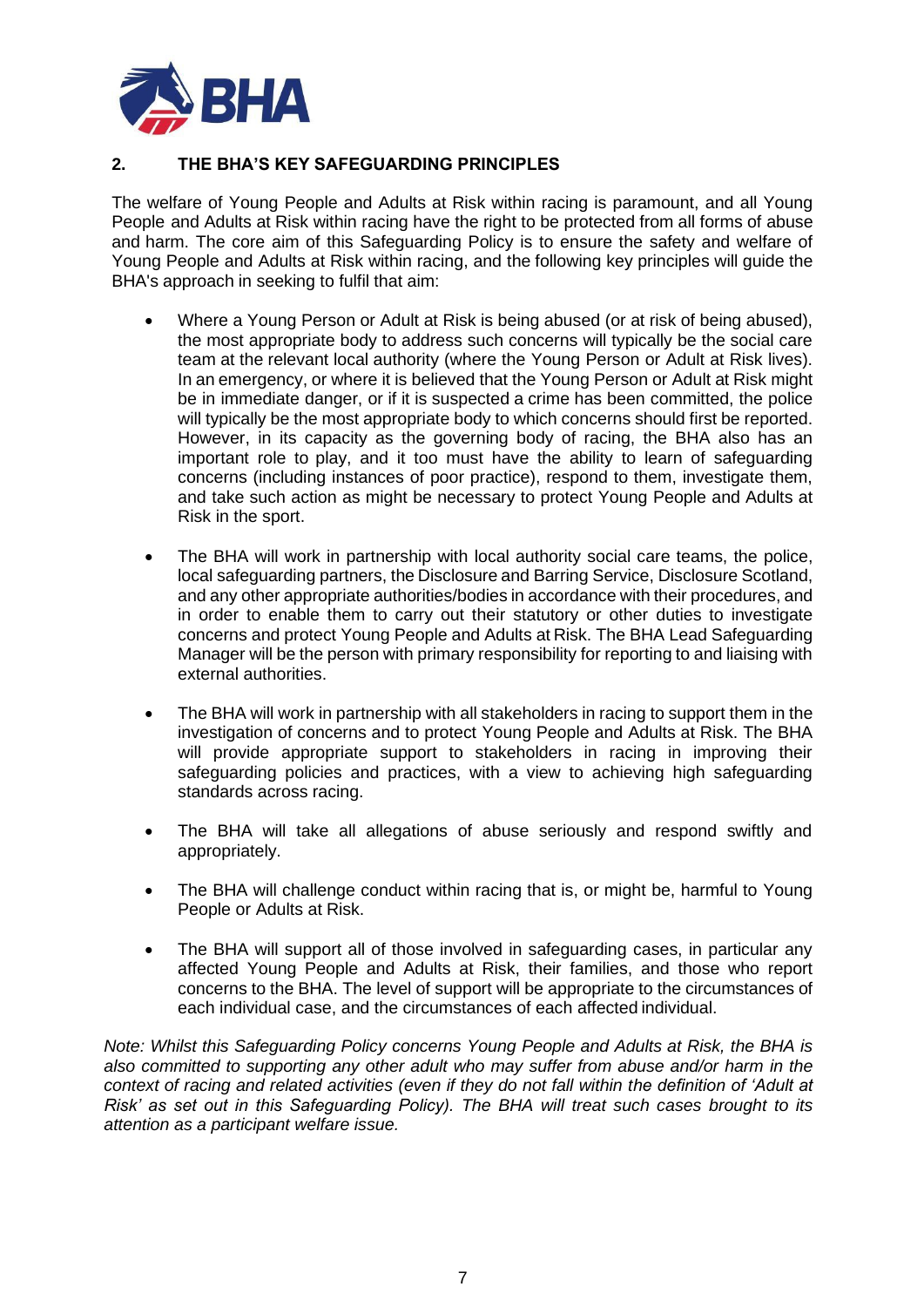

# **3. WHO IS COVERED BY THIS SAFEGUARDING POLICY?**

- 3.1 This Safeguarding Policy is designed primarily to protect all participants under the age of 18 and Adults at Risk who are engaged in racing and/or related activities overseen by the BHA.
- 3.2 This Safeguarding Policy therefore applies to everyone engaged in racing and/or related activities that are overseen by the BHA, including (but not limited to) the following participants:
	- Jockey Coaches
	- **Owners**
	- Riders
	- Riders' Agents
	- Stable Staff
	- **Trainers**
	- Valets
	- BHA employees, officials, and volunteers
	- Those who are not performing roles licensed or permitted by, or registered with, the BHA but who are otherwise involved in racing and/or related activities overseen by the BHA. Examples may include (but not be limited to) racecourse officials, and service providers such as veterinarians, medical staff, physiotherapists, nutritionists, farriers etc.
	- Anyone else who has agreed to be covered by this Safeguarding Policy.

*Note: This Safeguarding Policy is not intended to be exhaustive in relation to the safeguarding of Young People and Adults at Risk within racing, and the BHA encourages all stakeholders to take steps to review and/or implement their own approach to safeguarding/safeguarding procedures (which should be seen as complementing this Safeguarding Policy).*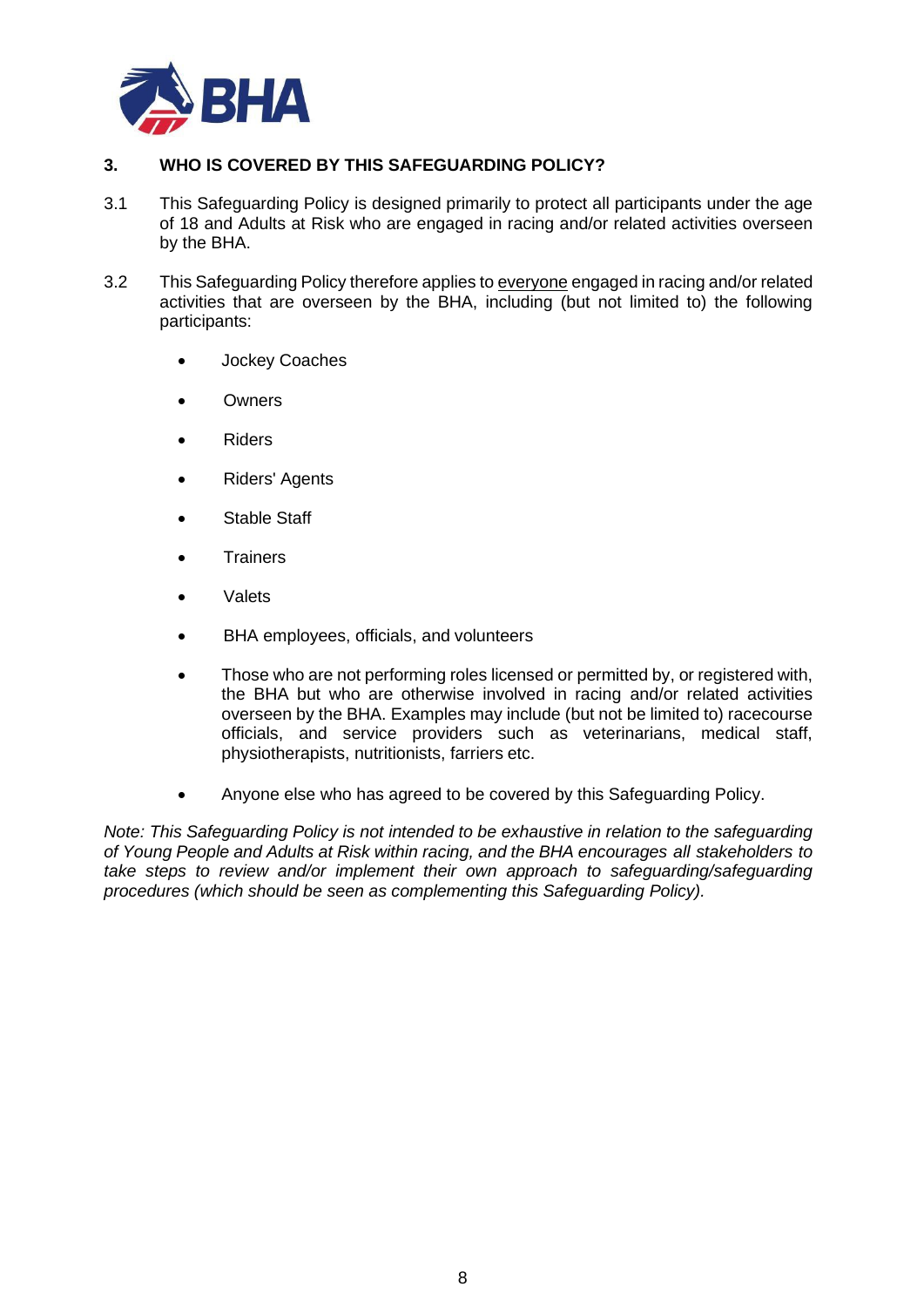

## **4. HARM AND ABUSE, POSITIONS OF TRUST, AND POOR PRACTICE**

### Harm and abuse

- 4.1 As above, the BHA considers 'harm' (in the context of this Safeguarding Policy) to be the consequence of any form of ill-treatment that adversely affects (1) physical or mental health, and/or (2) intellectual, emotional, social or behavioural development. More specifically, although not exclusively, 'harm' can result from 'abuse'.
- 4.2 There are a number of forms of abuse. The main forms of abuse are described below, along with non-exhaustive examples of how that form of abuse can manifest itself in racing (as it can in other sports).
	- Sexual abuse

Sexual abuse occurs when a Young Person or Adult at Risk is forced, or inappropriately persuaded or encouraged, to take part in sexual activities. Such abuse does not have to involve physical contact and can take place online. A Young Person or Adult at Risk might not always understand that they are being sexually abused.

In racing, coaching techniques that involve physical contact can create situations where sexual abuse can be disguised. An abusive situation can also develop if a person in a position of trust misuses their position (see further below in relation to positions of trust).

Contacts made within racing and pursued through other routes, such as texting and social media, can be used to groom children for abuse. Sexual abusers can also groom protective adults (e.g., parents/carers) and organisations/establishments (e.g., yards) in order to create opportunities for abuse to take place.

Physical abuse

Physical abuse is causing physical harm to a Young Person or Adult at Risk, including by causing injuries such as bruises, broken bones, burns or cuts.

In racing, physical abuse might occur if:

- the nature and intensity of training or competition exceeds the capacity of a Young Person or Adult at Risk;
- someone in a position of responsibility were to encourage the use of drugs or harmful substances (which might also, depending on the circumstances, give rise to a doping concern);
- a Young Person or Adult at Risk is required to engage in racing and/or related activities when injured or unwell; or
- any coaching or other practices involve inflicting pain.
- Emotional abuse

Emotional abuse is the emotional mistreatment of a Young Person or Adult at Risk. It can also be considered as psychological abuse and can seriously damage mental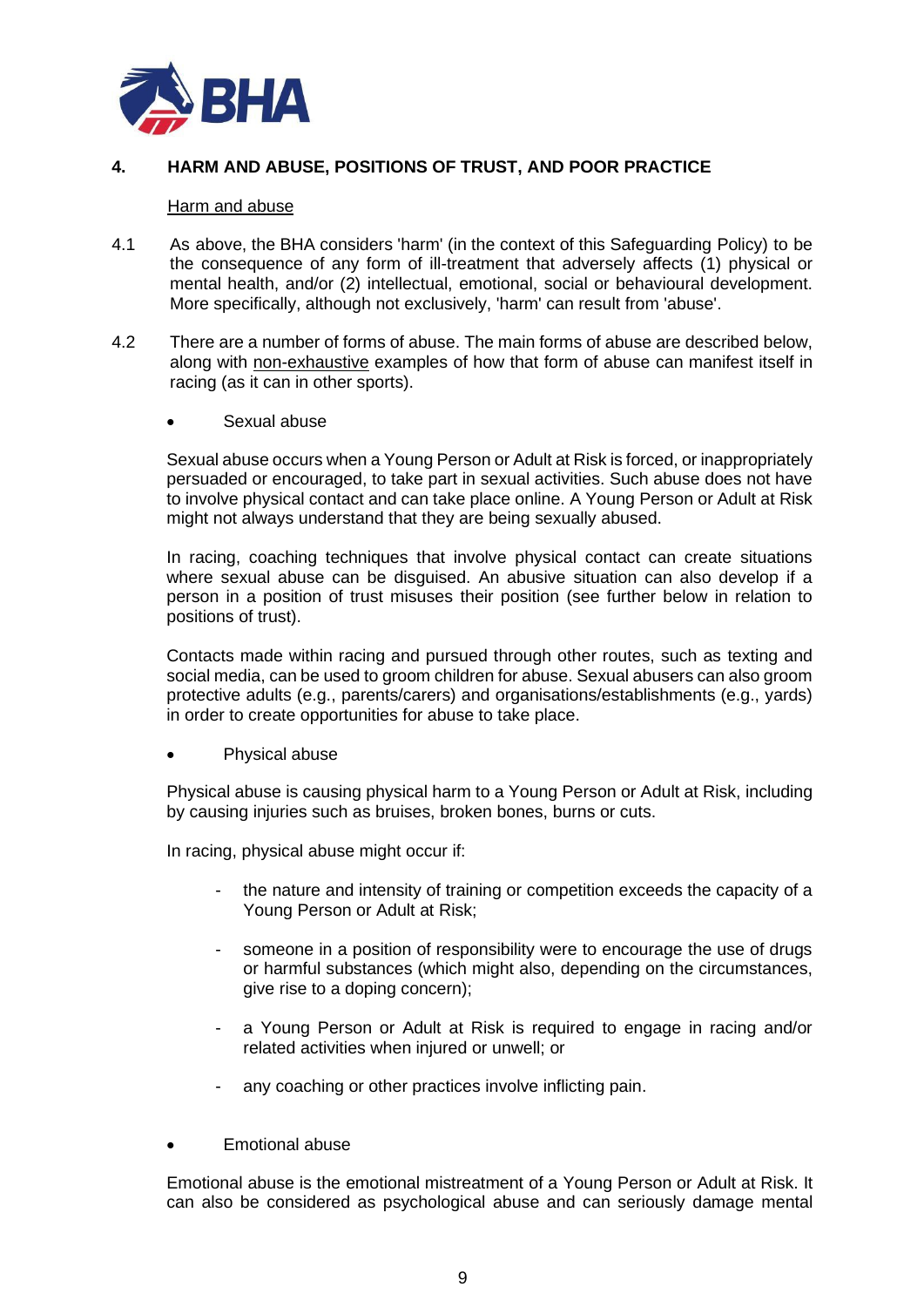

health and wellbeing. Emotional abuse can involve scaring or humiliating a Young Person or Adult at Risk, and bullying behaviour. It might also involve a Young Person or Adult at Risk seeing or hearing the abuse of another, or the exploitation or corruption of a Young Person or Adult at Risk.

In racing, emotional abuse might occur if:

- a Young Person or Adult at Risk is subjected to repeated criticism, sarcasm, or name-calling;
- a Young Person or Adult at Risk is ignored or excluded;
- a Young Person or Adult at Risk is put under pressure to perform to unrealistically high expectations; or
- a Young Person or Adult at Risk is made to feel like their value or worth is dependent on their sporting performance.
- Financial abuse

Financial abuse includes fraud, exploitation, pressure in connection with a Young Person or Adult at Risk's finances, or the misuse or misappropriation of property, possessions or benefits. In the racing context, the BHA is particularly concerned to ensure that Young People and Adults at Risk are not corrupted for gambling purposes (which may be considered a form of emotional or financial abuse and/or an integrity concern).

• Neglect

Neglect is the persistent failure to meet a Young Person or Adult at Risk's basic physical and/or psychological needs, likely to result in the impairment of their health or development e.g. by not meeting their essential needs for food, warmth and care, or failing to adequately supervise him/her.

In racing, examples of neglect could include an individual repeatedly:

- failing to ensure a Young Person or Adult at Risk is safe;
- exposing a Young Person or Adult at Risk to undue cold, heat or extreme weather conditions without ensuring adequate clothing or hydration;
- exposing a Young Person or Adult at Risk to unnecessary risk of injury by ignoring safe practice guidelines;
- failing to ensure the use of safety equipment; or
- requiring a Young Person or Adult at Risk to engage in racing and/or related activities when injured or unwell.

In respect of health and safety matters generally, reference can be made to the 'Guide to Health and Safety in the British Racing and Breeding Industry', commonly known as the "Red Book" (the purpose of which is to help the Racing and Breeding Industry meet the requirements of health and safety law and incorporate good practice and procedures).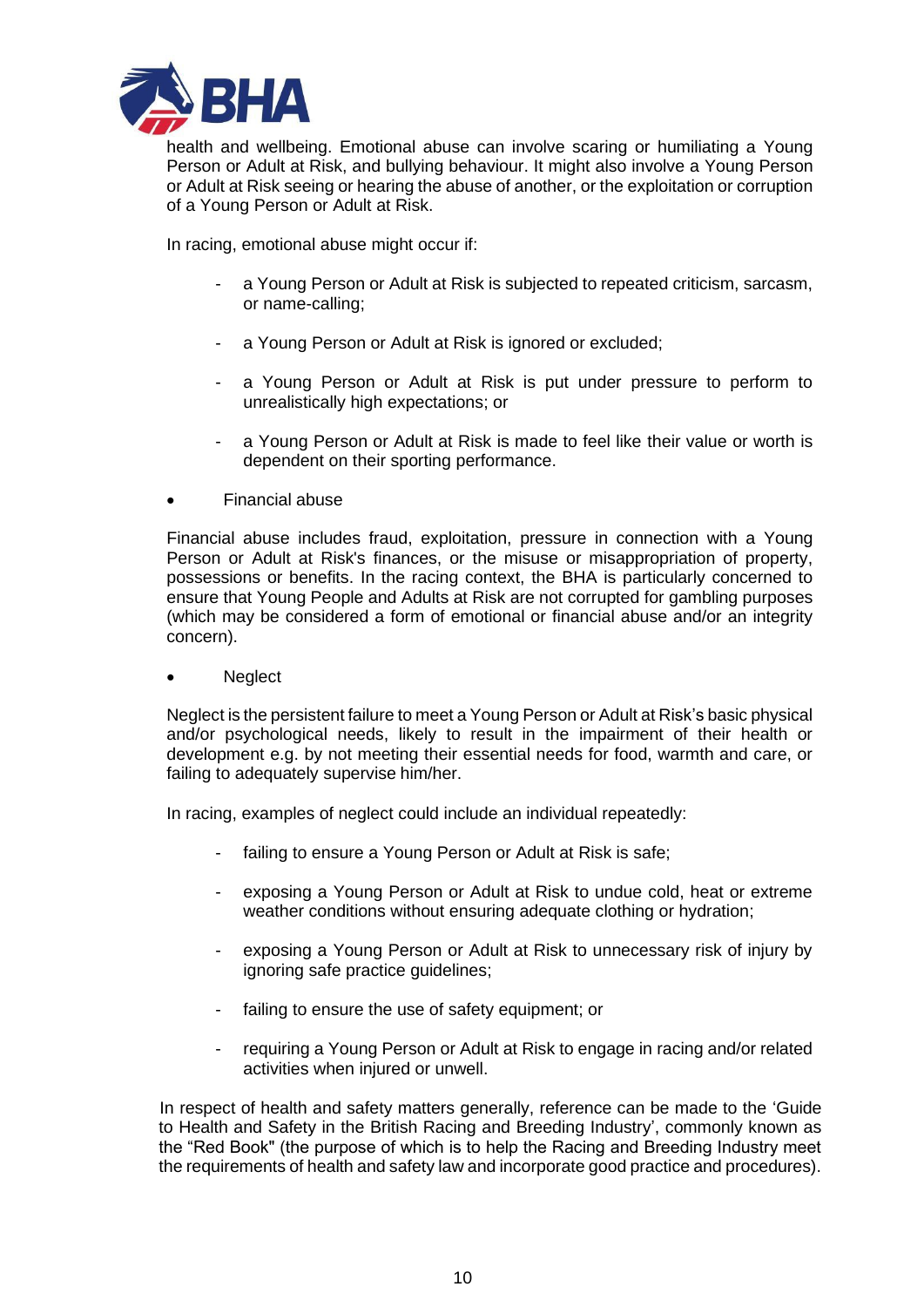

- 4.3 Whilst all forms of abuse are to be taken very seriously no matter who is affected, the BHA will treat especially seriously abuse that is motivated by, or involves reference (explicit or implicit) to, ethnic origin, nationality, colour, race, religion or belief, gender, gender reassignment, sexual orientation or disability.
- 4.4 Set out below are some potential indicators of abuse in Young People and Adults at Risk:

# **Potential indicators of abuse**

- Drinking alcohol frequently
- Secrecy and a reluctance to share information
- Talking of running away/engaging in escapism
- Challenging or disruptive behaviour
- Poor bonding or relationship with a parent/carer
- Acting out excessive violence
- Lacking social skills and having no (or few) friends
- No explanation for injuries or inconsistency with the account of what happened
- Injuries that are inconsistent with the person's lifestyle
- Bruising, cuts, welts, burns and/or marks on the body or loss of hair in clumps
- Frequent injuries
- Subdued or changed behaviour in the presence of a particular person
- The uncharacteristic use of explicit sexual language or significant changes in sexual behaviour or attitude
- Poor concentration, withdrawal, sleep disturbance
- Excessive fear/apprehension of, or withdrawal from, relationships
- Low self-esteem
- Uncooperative and aggressive behaviour
- Signs of distress: tearfulness, anger
- Substance abuse

*Note: In the event a Young Person or Adult at Risk displays one or more of these indicators, it should not lead to an automatic conclusion that they are suffering from abuse. However, the display of one or more of these indicators and/or sudden changes in behaviour might – in the context of the circumstances relating to the individual - prompt concern that warrants further attention. The above list is not intended to be exhaustive.*

#### Peer on peer abuse

- 4.5 Young People and Adults at Risk can abuse other Young People and Adults at Risk this is known as 'peer on peer abuse'.
- 4.6 Peer on peer abuse might include such behaviours as bullying; abuse in intimate personal relationships between peers; physical abuse; sexual violence; sexual harassment (such as sexual comments, remarks, jokes and online sexual harassment); consensual and non-consensual sharing of nude and semi-nude images and/or videos; upskirting (which typically involves taking a picture under a person's clothing without their permission), and initiating/hazing type violence and rituals.
- 4.7 The BHA will address instances of peer on peer abuse according to their particular circumstances - the need to protect any Young Person or Adult at Risk who has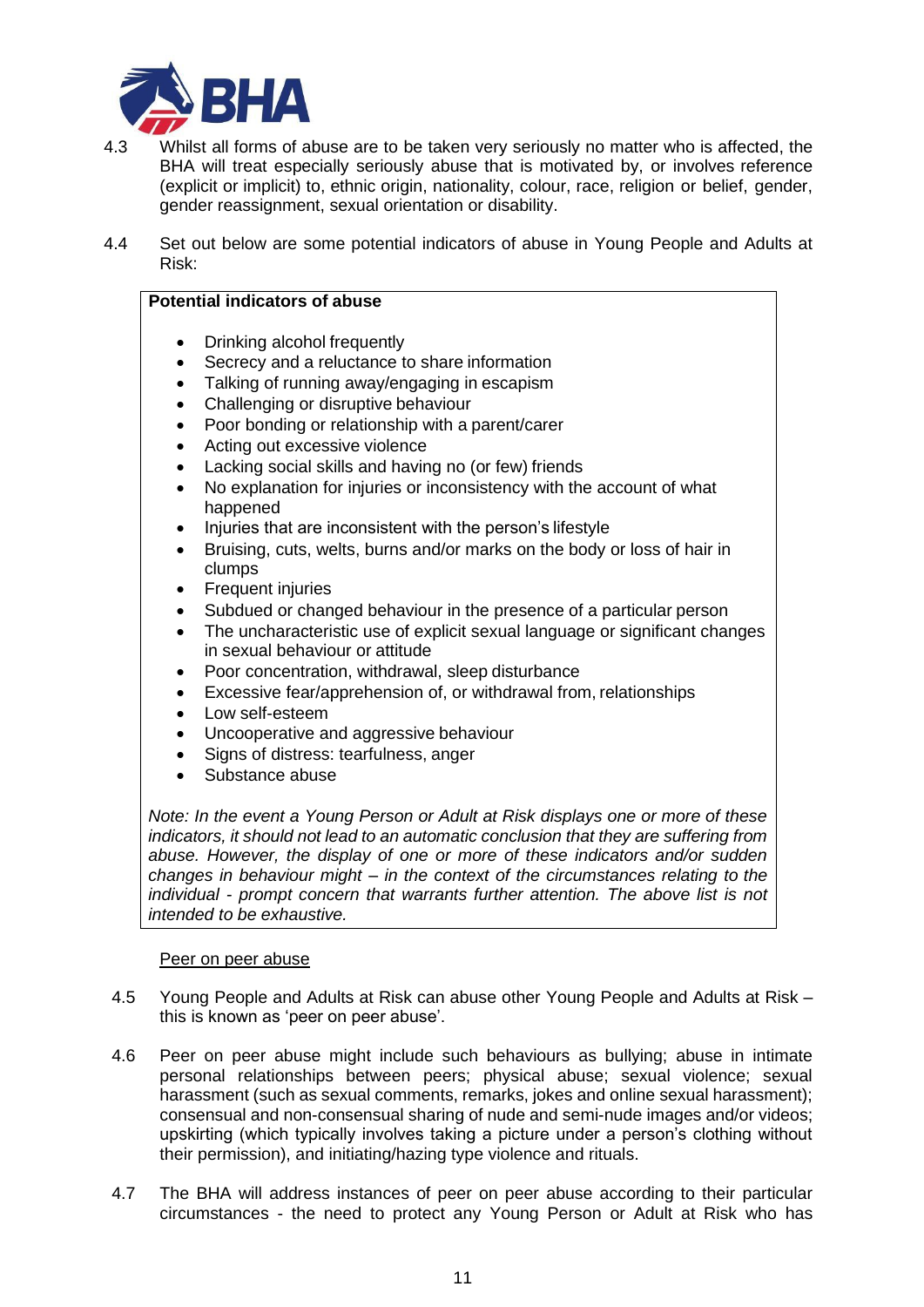

experienced abuse will be balanced with appropriate support for the Young Person or Adult at Risk who has displayed harmful behaviour.

### Positions of trust

4.8 An adult in a position of trust must not enter into inappropriate sexual activity or an inappropriate sexual relationship with a Young Person or Adult at Risk in respect of whom they hold that position of trust. Whilst the circumstances might or might not constitute a criminal offence, if concerns of an inappropriate relationship are reported to the BHA, the BHA will treat such concerns very seriously. The circumstances may result in investigation and action under the BHA Safeguarding Regulations and, depending on the circumstances of the relationship, the BHA may have a legal duty to refer the matter to relevant authorities.

### Poor practice

- 4.9 Poor practice might not be immediately dangerous or intentionally harmful to Young People or Adults at Risk, but it is likely to set a poor example. Moreover, poor practice can sometimes lead to an environment that is conducive to abuse, and it can also raise doubts about an individual's motivation, even if no harm is intended. Poor practice should therefore be avoided, and appropriate action taken to address instances of poor practice as and when they do arise.
- 4.10 A failure to meet the standards set by the BHA Safeguarding Code of Conduct (if such conduct falls short of abuse) will generally constitute poor practice. Examples of poor practice might include (not exhaustively) communicating electronically (email, text message, social media etc.) with a Young Person without their parent or carer's knowledge and approval, drinking alcohol and/or smoking in front of Young People in an inappropriate setting (e.g., if coaching or instructing Young People), inappropriate remarks and/or the use of foul language in front of Young People, the humiliation or unnecessary criticism of a Young Person or Adult at Risk, and instances of favouritism as between Young People.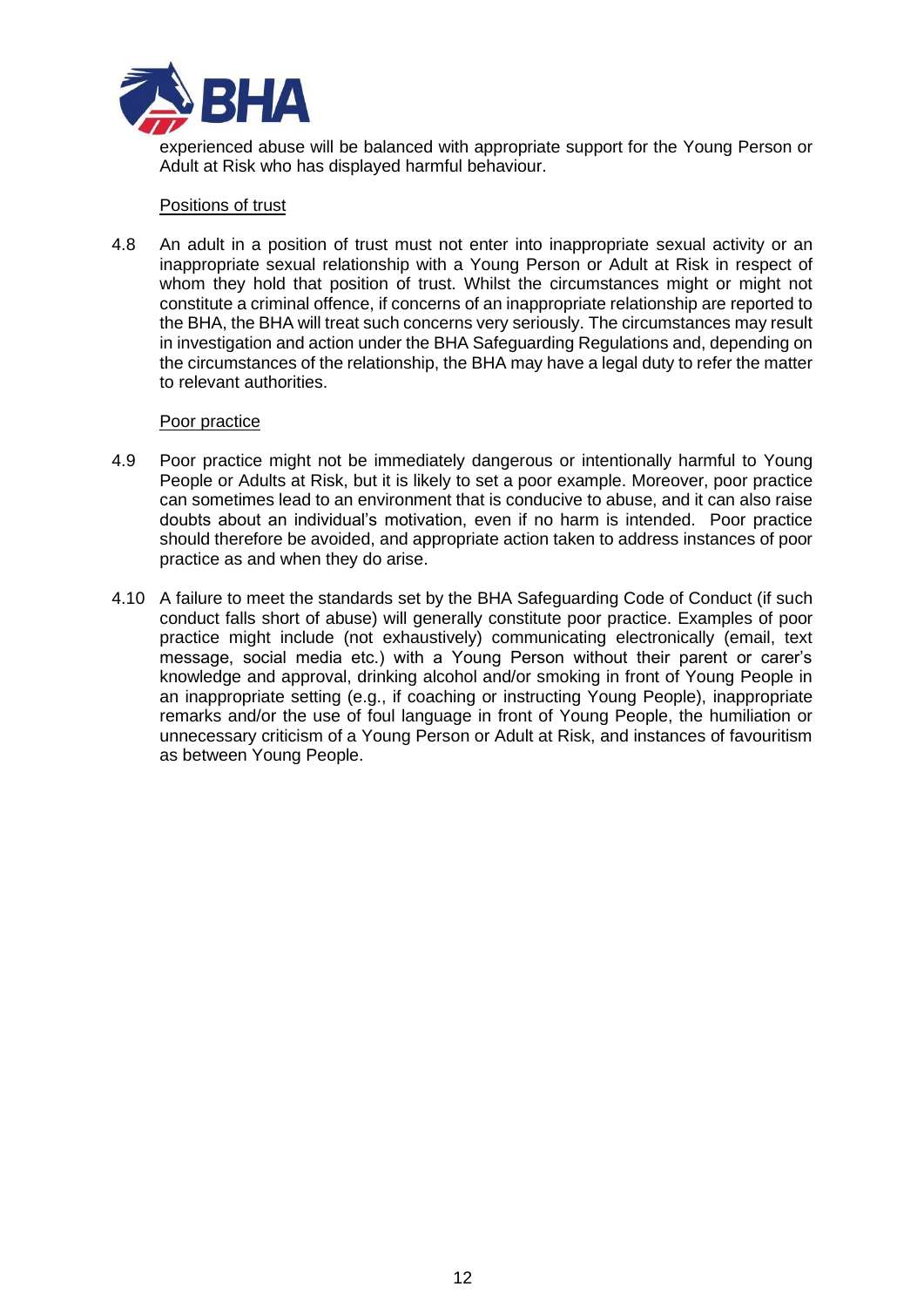

### **5. BECOMING AWARE OF, REPORTING, AND RESPONDING TO SAFEGUARDING CONCERNS**

#### **General**

- 5.1 Where there are concerns in relation to the safety and/or wellbeing of a Young Person or Adult at Risk, it is important that those concerns are reported to the relevant authorities in order that appropriate action may be taken to protect that Young Person or Adult at Risk. In emergencies or criminal/serious cases, this means reporting to the police or local authority social care teams.
- 5.2 The BHA's aims in relation to safeguarding, as the governing body of racing, include (1) seeking to prevent harm to Young People and Adults at Risk in racing, and (2) taking appropriate action against those who harm, or pose a risk of harm to, Young People and Adults at Risk within racing. It is for those reasons that the BHA itself wishes to receive – and in fact actively encourages the making of - reports of concerns relating to abuse or poor practice, and it is necessary that it receives such reports. Accordingly, the BHA expects to be made aware of concerns by individuals or organisations within the racing community where there are reasonable grounds to consider that an individual poses, or might pose, a risk of harm to Young People or Adults at risk within racing.
- 5.3 In all cases of concerns reported to the BHA, the BHA will consider how best to respond, but all concerns that warrant and/or require a referral to the police and/or a local authority social care team will be referred by the BHA accordingly and without delay (if not already reported directly to the police and/or local authority social care team). The BHA will then liaise with the police and/or local authority social care team in relation to any action the BHA might propose to take, and support the police and/or local authority social care team as might be necessary or appropriate.
- 5.4 If an individual has made a report about someone in racing to the police and/or local authority social care team, but does not wish to report it directly to the BHA for any reason, then the BHA should instead be informed on a 'no names' basis that a report has been made, and to which force/authority it has been made (the BHA can then liaise with that force/authority to determine whether any action by the BHA is appropriate).
- 5.5 A summary flowchart setting out how the BHA will handle reports of safeguarding concerns is set out at the end of this section 5.

#### Becoming aware of a concern

- 5.6 Concerns might be raised as a result of the following (this list is not intended to be exhaustive):
	- something a Young Person or Adult at Risk has said;
	- signs or suspicions of abuse;
	- allegations made against an individual; and/or
	- an observation or perception of inappropriate behaviour.
- 5.7 Individuals who are told directly of another's concern (whether a Young Person, Adult at Risk, or someone else) should: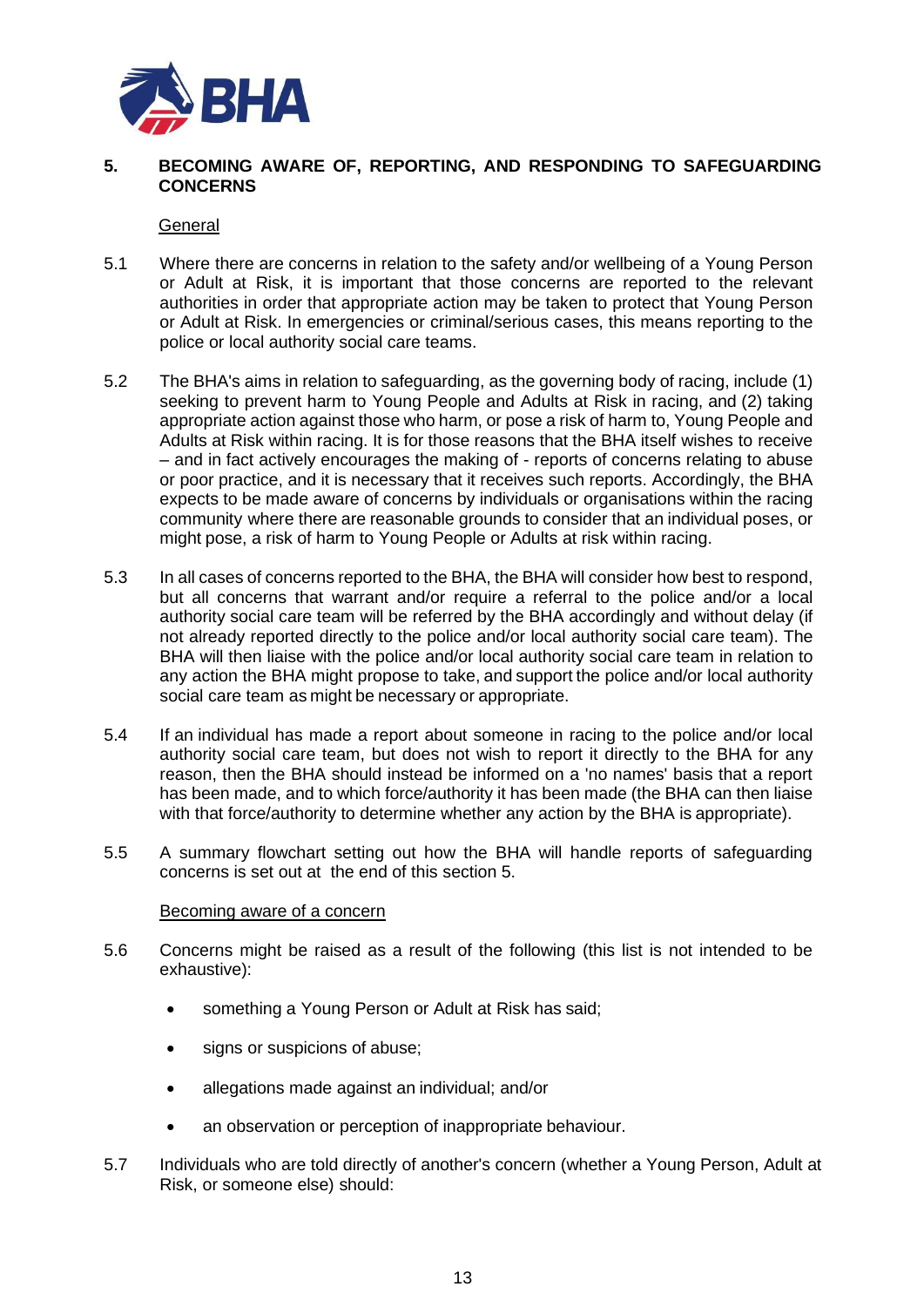

- stay calm and reassure the person who has made him/her aware of the concern;
- listen carefully to what they are told and carefully document it in writing, and then sign, date and securely keep any notes should they later be required for evidentiary purposes;
- not investigate, interrogate or decide if the Young Person, Adult at Risk or other person is telling the truth (let him/her explain in their own words what has happened but avoid asking leading questions – if necessary to obtain more information, ask open questions like "is there anything else that you would like to tell me?");
- explain that they (i.e., the person being told) will need to report the concern to others, and explain who those others might be (no promises about confidentiality or keeping secrets should be made);
- not approach an alleged abuser in any manner (unless circumstances dictate otherwise e.g. the alleged abuser is an employee of the person who has become aware of the concern and it is necessary for the employer to approach the alleged abuser);
- maintain confidentiality beyond those who need to know of the concern (i.e., not discuss the concern with others, including friends, family and colleagues); and
- report the concern to the appropriate authorities and the BHA as a matter of urgency (dial 999 in an emergency).
- 5.8 In the event that a Young Person or Adult at Risk is injured (for example following an assault), medical attention should be obtained and the medical professionals should be informed if there is a safeguarding concern relating to the injury.

#### Reporting a concern

### *Reporting a concern directly to the BHA*

- 5.9 The BHA wants to be presented with any information, from any source, where there is reason to believe that someone involved in or connected to racing has (1) harmed and/or presents a risk of harm to one or more Young Person or Adult at Risk (and the information relates thereto), or (2) engaged in poor practice. The BHA will support those who wish to make a report and provide any guidance that might be necessary or desirable in relation to the making of a report, whether the person making the report is someone who is reporting conduct that has directly affected them, conduct that has (or might have) affected or one or more others, or they are reporting a concern that someone presents a risk of harm (even if they are not aware of any specific conduct).
- 5.10 In the first instance all concerns should be reported directly to the BHA and any other appropriate bodies (for example the police if criminal activity is suspected or in an emergency). The BHA will also support any person in making a report to any other appropriate bodies.
- 5.11 Reports can be made to the BHA either:
	- via email to safeguarding@britishhorseracing.com; or
	- by telephone to the BHA Safeguarding Team on 020 7152 0099; or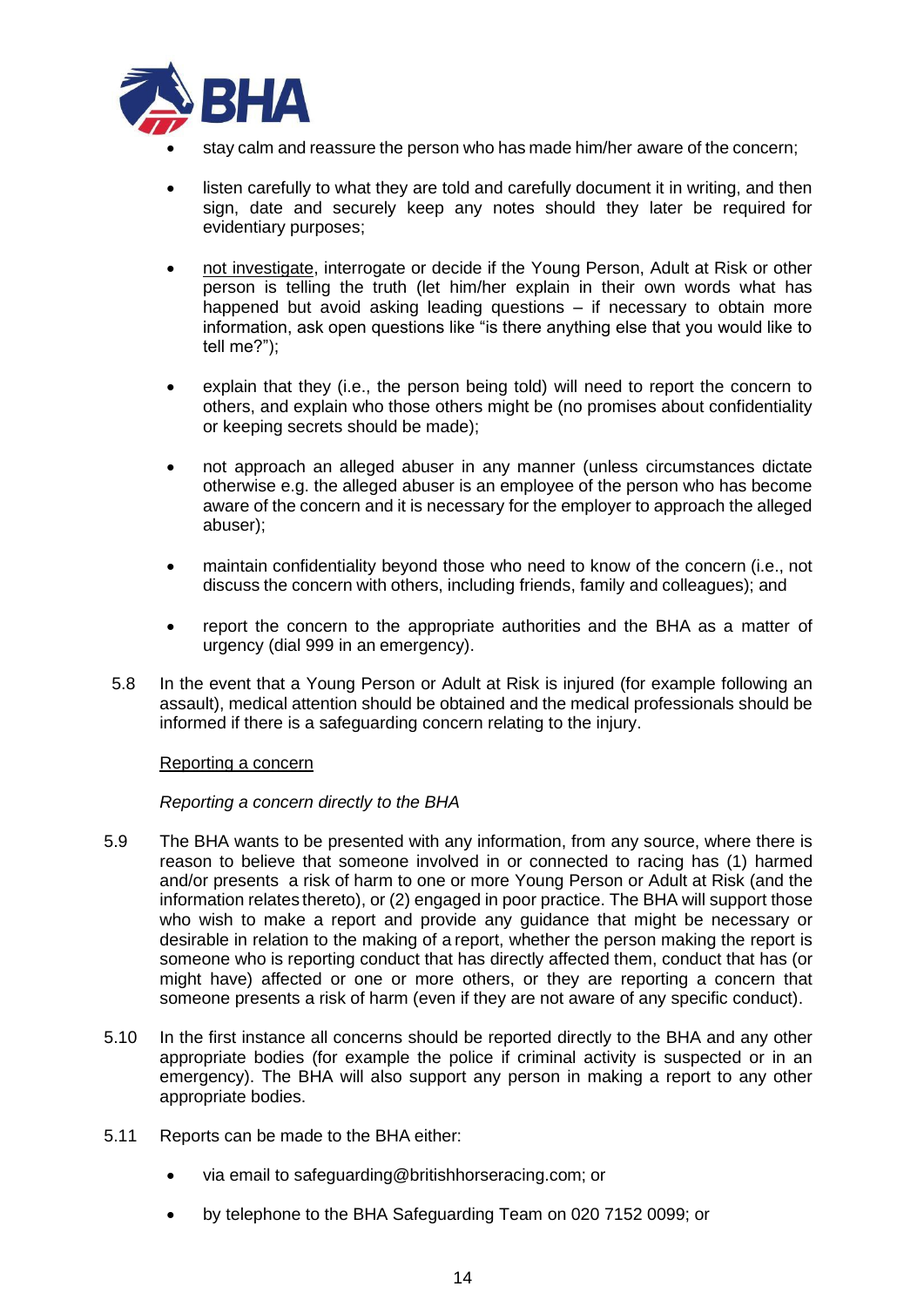

- through the BHA Safeguarding Incident Report Form, which can be located on the BHA's website at [http://britishhorseracing.wufoo.com/forms/safeguarding](http://britishhorseracing.wufoo.com/forms/safeguarding-incident-report-form/)[incident-report-form/;](http://britishhorseracing.wufoo.com/forms/safeguarding-incident-report-form/) or
- through RaceWise, the BHA's anonymous reporting service (operated by CrimeStoppers) on 08000 852 580 or through its online reporting form at [https://forms.theiline.co.uk/bha.](https://forms.theiline.co.uk/bha)
- 5.12 In the event that the safeguarding concern relates to a member of the BHA Safeguarding Team, the report should be made to RaceWise and/or the BHA Director of Legal and Governance by emailing [cbeloff@britishhorseracing.com](mailto:cbeloff@britishhorseracing.com)
- 5.13 When reporting a concern to the BHA in respect of another person who has been abused/harmed (or might have suffered abuse/harm), the person making the report should:
	- not seek to determine if a Young Person or Adult at Risk has been abused or is otherwise at risk of harm (it is not the responsibility of the person making the report to do so);
	- focus on the facts rather than opinion i.e., what exactly has been observed, seen, heard, or disclosed; and
	- distinguish clearly between what the person making the report knows first-hand, and what he or she has been told by others.
- 5.14 All reports received by the BHA will be treated in confidence and will be shared only with individuals within the BHA, or with those from whom the BHA may seek advice on confidential terms (such as lawyers and safeguarding professionals), on a strictly 'need to know' basis. The details of the report may also be shared with other bodies (again on a 'need to know' basis and to the extent appropriate) where that is in the interests of preventing harm to any Young Person(s) or adult(s) at risk. The BHA's approach to information sharing is set out in section 6 of this Safeguarding Policy.
- 5.15 The BHA will do everything it reasonably can in order to ensure that individuals can raise a matter of concern to the BHA without fear of victimisation, subsequent discrimination or other disadvantage. It is for that reason that, first, reports are treated in confidence and, secondly, it will be a disciplinary offence under the BHA's Disciplinary Policy and Procedure to disadvantage someone on the basis that he or she has raised, or is believed to have raised, a safeguarding concern with the BHA (unless that concern was manifestly motivated by malice).
- 5.16 Whilst the BHA will do its best to protect the identity of 'whistleblowers', the investigation process might reveal the source of the information and a witness statement might be required as part of the evidence in a case. In such instances, the BHA will give advance warning of this to the person who made the report, and discuss what this will mean and any consequences arising.

#### *Reporting non-recent abuse*

5.17 The BHA recognises that abuse might have taken place within racing that has previously gone unreported, and that the reporting of abuse could be delayed for a short or lengthy period for a wide variety of reasons, including (but not limited to) differing cultural mindsets of the past, a fear of reprisals, the degree of control exercised by an abuser,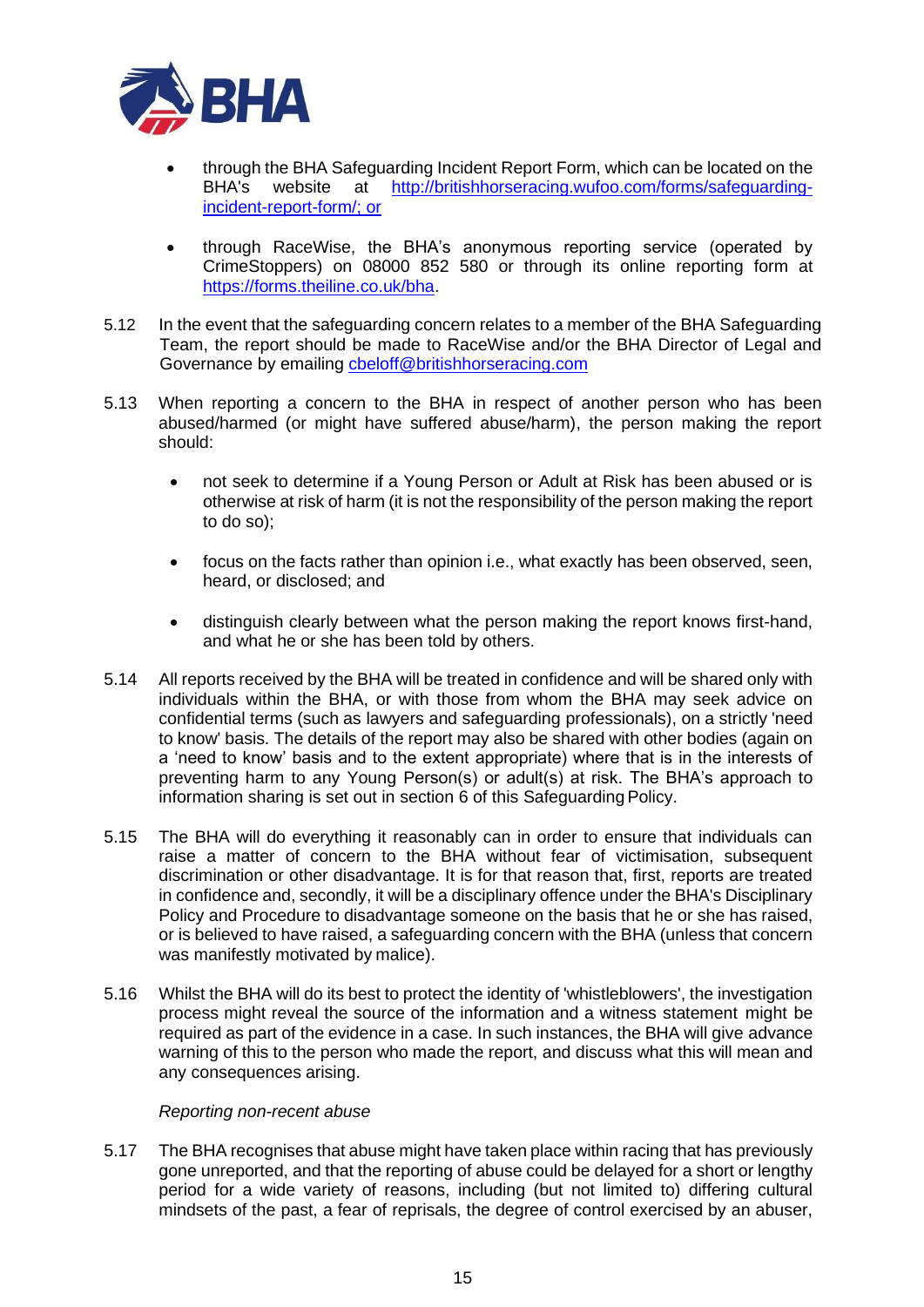

- 5.18 The BHA encourages the reporting of non-recent abuse, which it considers to be important for a number of reasons that include:
	- the alleged abuse might not have been an isolated incident (it might be ongoing and being committed by the same person or someone else);
	- it might come to light that the non-recent abuse is part of a wider pattern of abuse;
	- there is a likelihood that a person who abused in the past might still be abusing others;
	- the abuser might still be working with or caring for Young People or Adults at Risk; and
	- the intrinsic importance of making a report to the person who wishes to make it.
- 5.19 The BHA will treat any reports of non-recent abuse in the same way as any other report of abuse, taking into account the circumstances of any individual report.

*Reporting concerns to parents/carers*

- 5.20 Naturally, there is often concern that parents/carers should be informed of any safeguarding concerns relating to their family members, which is clearly an important consideration, not least because parents/carers generally play a crucial role in safeguarding Young People or Adults at Risk in their care. For that reason, it will generally be appropriate for parents/carers to be informed of safeguarding concerns.
- 5.21 However, in certain circumstances, informing parents/carers can place a Young Person or an Adult at Risk at additional risk. While not exhaustive, these circumstances include:
	- *Fabricated and induced illness is suspected.* In such cases, there have been examples where parents/carers have increased the illness-inducing behaviours of concern.
	- *Forced marriage.* In such cases, there is a tendency for the marriages to be brought forward or Young People being moved out of the country once parents/carers have been alerted that the authorities have been informed.
	- *Sexual abuse.* In cases of sexual abuse, where a family member/member of the household is alleged to be the abuser, there is a tendency for victims of abuse to be pressured regarding their evidence, which means they may withdraw any allegations or support to an investigation or proceedings, and risk being abused further.
- 5.22 Therefore, before parents or carers are informed of safeguarding concerns, careful thought should be given as to whether doing so might increase the risk of harm to any relevant Young Person or Adult at Risk, and expert advice obtained if there is any such possibility.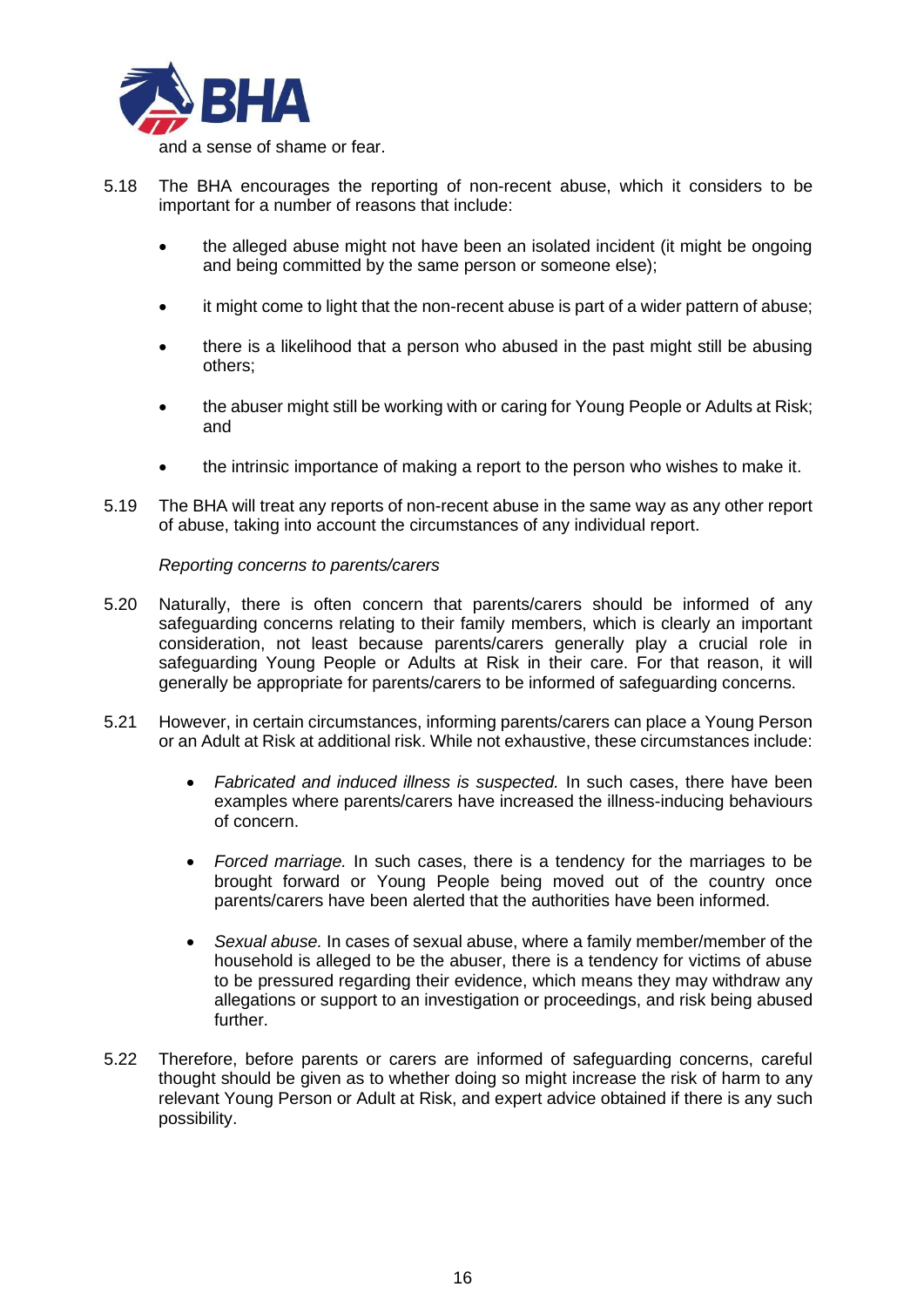

*Who is responsible for responding to reports?*

- 5.23 Members of the BHA's Safeguarding Team that may be involved in responding to a report of a safeguarding concern include:
	- The Lead Safeguarding Manager who will review reports of concerns and determine the appropriate next steps.
	- The Safeguarding Officer, following an initial review of the concerns reported will be allocated cases and will carry out appropriate next steps, including making the necessary referrals and leading investigations.
	- The Head of Industry Training and Retention will be involved in case management processes when necessary.
- 5.24 Members of the BHA's Legal and Governance and/or Integrity and Regulation teams may also be involved in responding to a report of a safeguarding concern which will be determined by the seriousness and complexity of the allegation, usually when criminal activity has been alleged and where there are wider integrity concerns relating to breaches of the BHA Safeguarding Regulations and/or the Rules of Racing.

*How will the BHA respond to a report?*

- 5.25 The BHA's initial response to a safeguarding report will depend on the nature of the concern and its specific facts (but, as above, it will always include referral to the police and/or local authority social care team where that is warranted and/or required).
- 5.26 Where concerns are reported to the BHA by another organisation within racing in relation to an individual's role in racing, the BHA will liaise with that organisation to determine the most appropriate response. The BHA may, without prejudice to its own ability to later investigate the matter or issue any form of safeguarding or other proceedings, refer the matter to another organisation within racing (including the organisation that reported the matter to the BHA) if it is satisfied that that is appropriate in all the circumstances of the case - including, in particular, that (1) the BHA has confidence that the matter will be appropriately investigated/addressed by the other organisation, and (2) the other organisation can be relied upon to keep the BHA informed of the matter's progress.
- 5.27 All cases progressed by the BHA will be investigated in accordance with the BHA's Investigation Charter by the BHA and/or by an expert investigator appointed by the BHA, who may utilise the BHA's powers of investigations under the BHA Safeguarding Regulations (a copy of the BHA's Investigation Charter can be downloaded from the BHA's website). These powers include requiring participants in racing overseen by the BHA to:
	- answer and provide information and/or answer questions by way of interview;
	- produce documents, information or other material in whatever form held;
	- undertake a risk assessment by a suitably qualified person; and/or
	- co-operate in any other manner that might be necessary or desirable for the purpose of the investigation.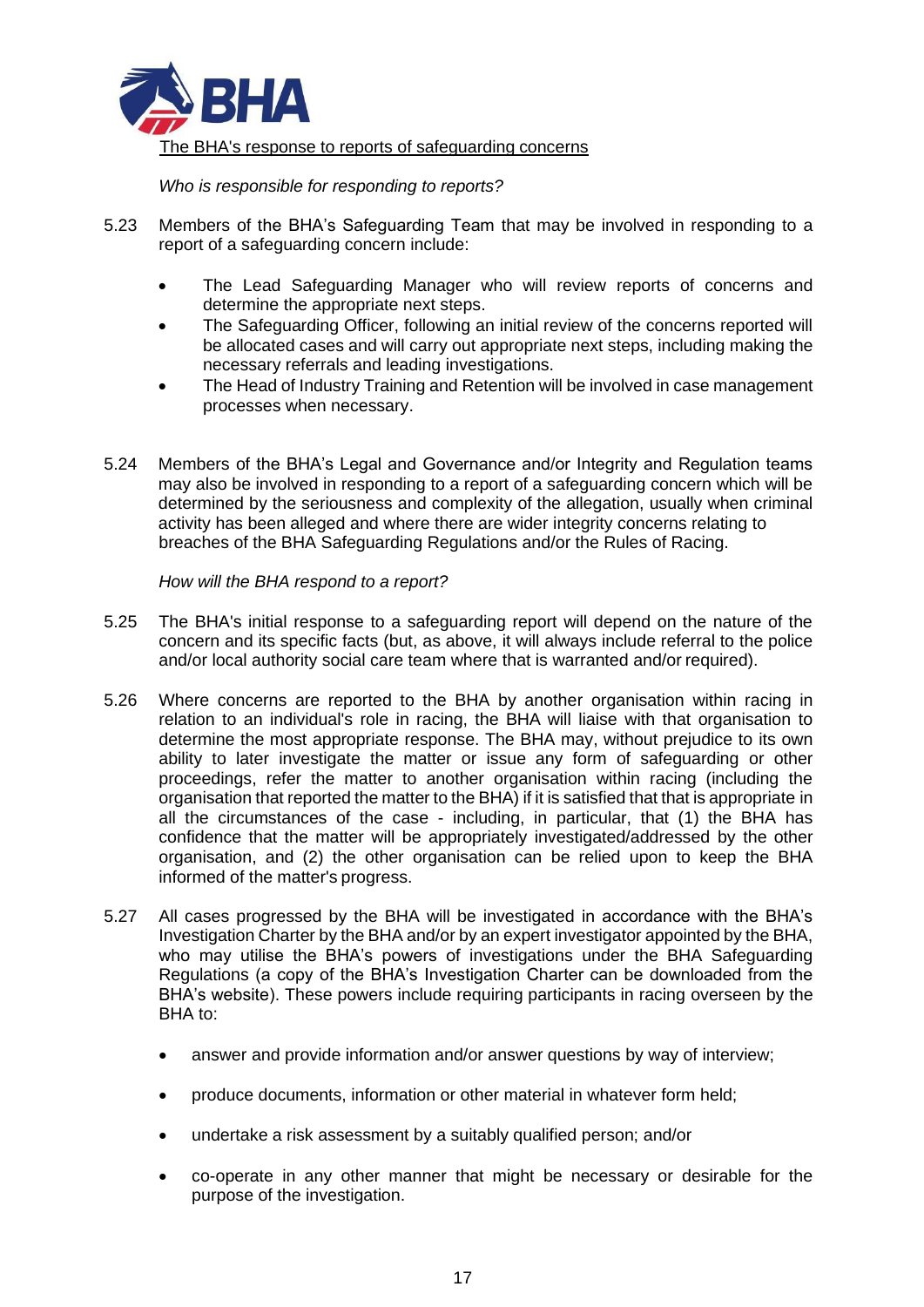

- 5.28 Where (in a particular case) it is considered by the BHA (whether as the result of a report or otherwise) that an individual poses or might pose a risk of harm to one or more Young Person or Adult at Risk, the matter will proceed in accordance with the BHA Safeguarding Regulations. This may result in one or more of the following:
	- a provisional suspension in respect of the individual's participation in racing and/or related activities until the matter is determined (which is a neutral act that is not indicative of a person's guilt);
	- proceedings before an independent hearing panel to determine whether or not an individual has harmed one or more Young Person or Adult at Risk or poses a risk of such harm; and
	- the imposition of appropriate risk management measures, which might include (among other things) an order to undertake specified training, an order requiring an individual to be monitored, a period of suspension and, in the most serious of cases, a lifetime ban from racing.
- 5.29 Where (in a particular case) it is determined by the BHA that an individual does not pose a foreseeable risk of harm to one or more Young Person or Adult at Risk but an understandable concern was nonetheless raised and/or there has been an instance of poor practice, it might be the case that the BHA or others give guidance to that individual in relation to their future conduct (for example for less serious or inadvertent breaches of the BHA Safeguarding Code of Conduct).
- 5.30 The amount of contact required between the maker of a report and those investigating the report will vary depending on the nature of the concern and its specific facts and whether further information or clarification is required.
- 5.31 It is unlikely that it will be possible in any case to determine exact timescales for when cases will be resolved. However, the BHA will seek to respond to any report as quickly as the circumstances require, and in any event within  $\boxed{2}$  working days of its receipt of the report. The BHA will always try to ensure that all parties know what procedure will be followed and what the expected timescales are, as well as any changes to those timescales and why. Wherever possible, the BHA will also seek to agree to provide regular updates to the report maker and any other appropriate person(s), at such frequency and in such manner as requested by the report maker and any other appropriate person.
- 5.32 Whilst the welfare of Young People and Adults at Risk is paramount, the BHA recognises it also has a duty to those accused of harming Young People or Adults at Risk and/or who are suspected of posing a risk of such harm. Consideration will therefore be given in each case as to what level of support should be provided to the accused in each case, which may include such things as being provided with a dedicated point of contact at the BHA (not directly involved with any relevant investigation), access to support services, and access to pro bono legal advice.

### Review of the BHA Safeguarding Team's handing of reports of safeguarding concerns

5.33 At least once every six months from the effective date of this Safeguarding Policy, the BHA Lead Safeguarding Manager will report to an independent safeguarding expert in respect of the progress of (1) all 'live' safeguarding concerns received by the BHA, and (2) all concerns that the BHA's Safeguarding Team has concluded since the previous report. The BHA Lead Safeguarding Manager will also provide such other information to the independent safeguarding expert as the expert may request from time to time for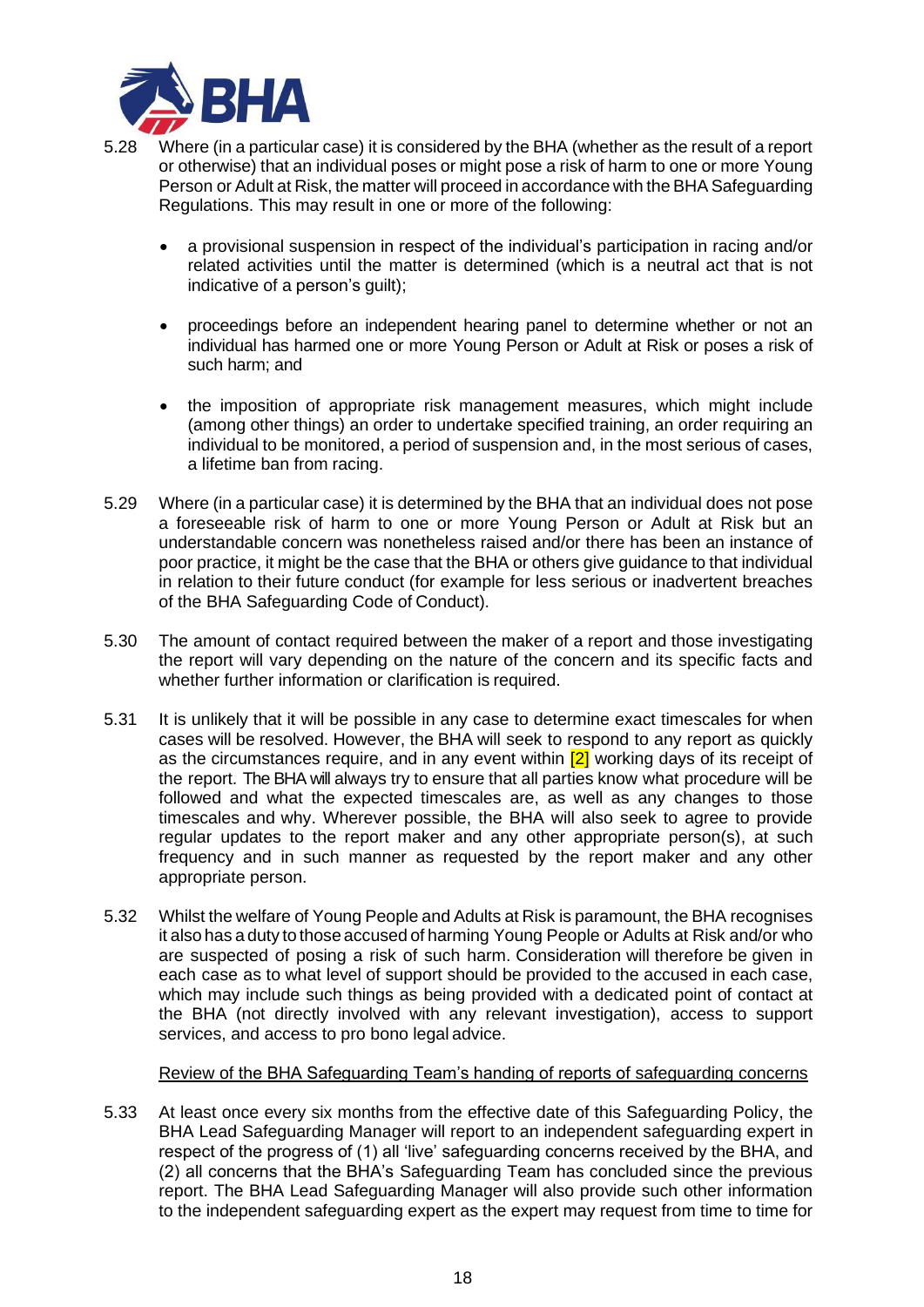

the purpose of reviewing the BHA Safeguarding Team's handling of safeguarding concerns.

- 5.34 In conducting their review, the independent safeguarding expert will consider whether each case has been handled appropriately and may recommend any action that they consider should be taken in respect of individual cases, or learnings that should be applied more generally to cases in future. In reviewing cases and making recommendations, the independent safeguarding expert may seek advice from other independent safeguarding experts in respect of matters that fall outside of their own individual expertise.
- 5.35 Any independent expert appointed for the purposes of reviewing the BHA Safeguarding Team's handling or reports of safeguarding concerns shall have (1) at least eight years' experience drawn from a legal, investigative, social care, and/or offender management background, and (2) practical experience of racing, sport and/or sports administration.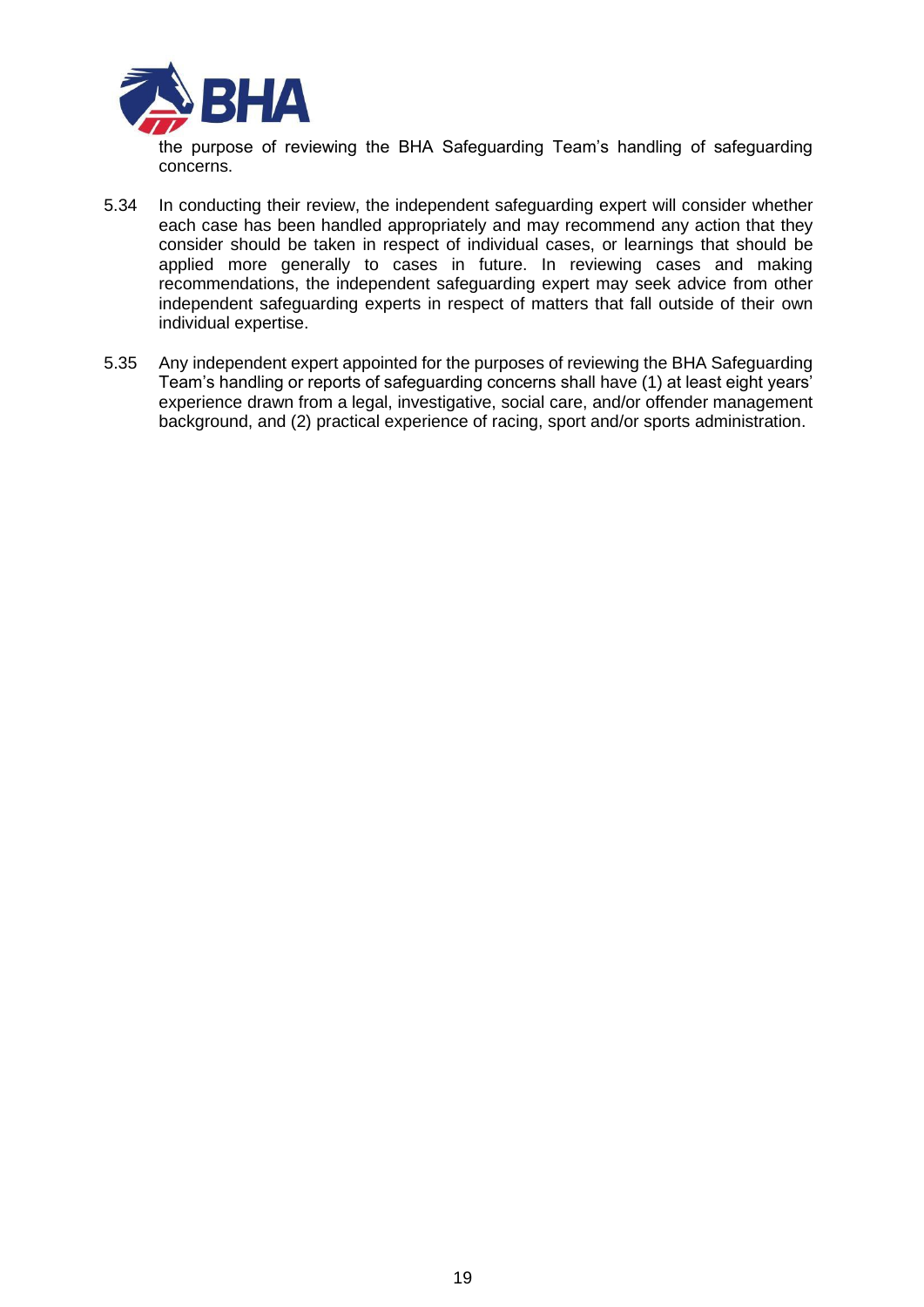

#### *Summary flowchart outlining the progress of reports received by the BHA*



#### **Note:**

**The BHA wants to be presented with any information, from any source, where there is reason to believe that someone in the racing community has harmed or presents a risk of harm to one or more Young Persons or Adults at Risk. This does not require there to be an identifiable 'victim' (the risk of harm is enough).** 

**Where a Young Person or Adult at Risk is being abused (or at risk of being abused), the most appropriate body to first address such concerns will typically be the social care team at the relevant local authority. In an emergency, or if it is suspected a crime has been committed, the police will typically be the most appropriate body to which concerns should first be reported. Any reports to the BHA in such cases should be made after reporting the concern to the local authority/police (unless the local authority/police specifically advise against reporting the matter to the BHA for any reason).**

**In all cases, the BHA will support those who wish to make a report, and provide any guidance that may be necessary in relation to the making of a report.**

**In an emergency, or if it is suspected a crime has been committed, the police will typically be the most appropriate body to which concerns should first be reported, i.e., call 999.**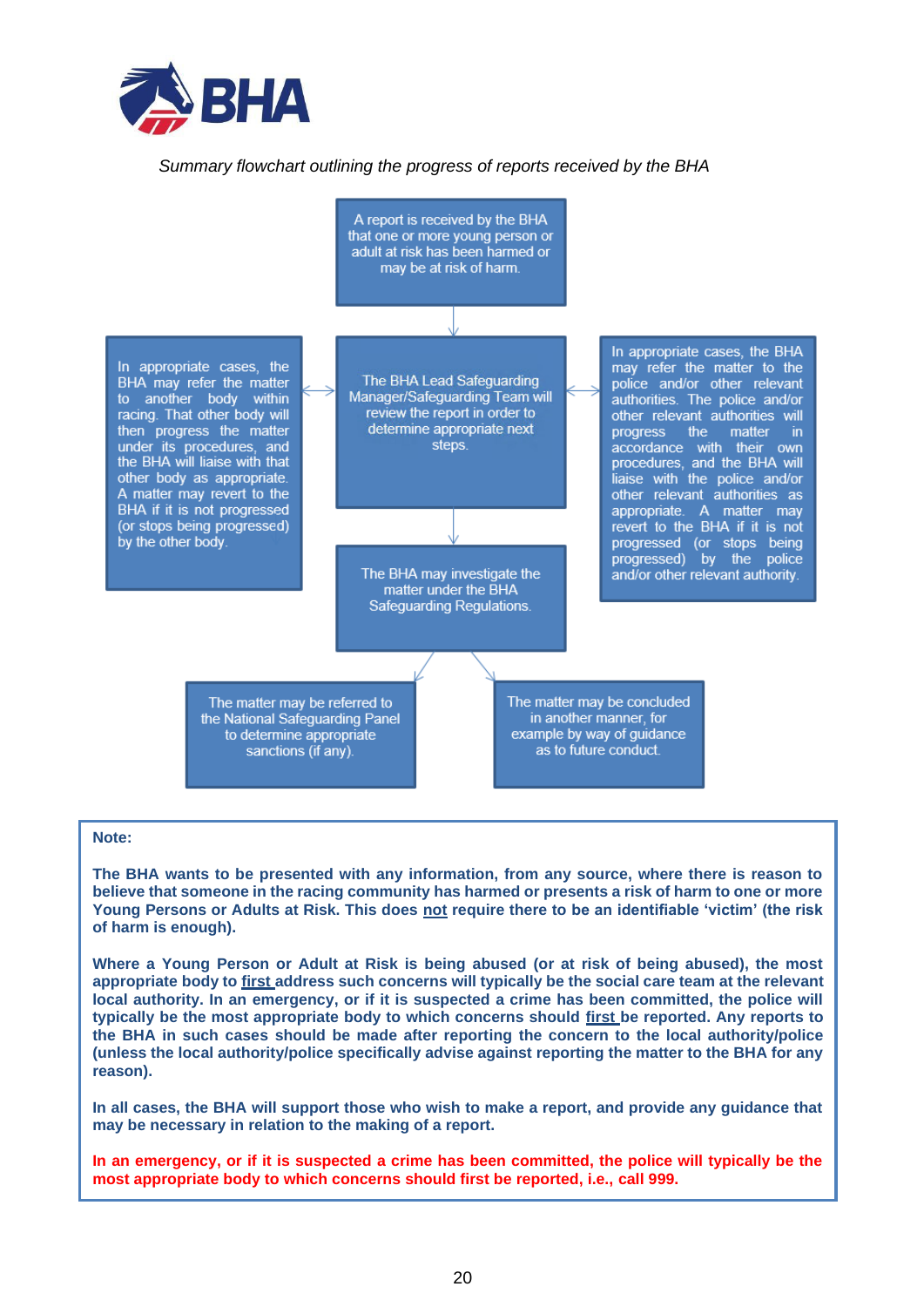

# **6. THE BHA'S APPROACH TO INFORMATION SHARING**

- 6.1 The BHA recognises that information sharing is vital to safeguarding and promoting the welfare of Young People and Adults at Risk. The BHA also recognises that decisions about how much information to share, with whom and when, can have a profound impact on individuals' lives.
- 6.2 The BHA adopts the following principles of information sharing in relation to safeguarding (adapted from the 'Golden Rules' concerning information sharing, contained within the 'Advice for practitioners providing safeguarding services to children, Young People, parents and carers' government advice document, available at [https://assets.publishing.service.gov.uk/government/uploads/system/uploads/attachm](https://assets.publishing.service.gov.uk/government/uploads/system/uploads/attachment_data/file/721581/Information_sharing_advice_practitioners_safeguarding_services.pdf) [ent\\_data/file/721581/Information\\_sharing\\_advice\\_practitioners\\_safeguarding\\_services](https://assets.publishing.service.gov.uk/government/uploads/system/uploads/attachment_data/file/721581/Information_sharing_advice_practitioners_safeguarding_services.pdf) [.pdf\)](https://assets.publishing.service.gov.uk/government/uploads/system/uploads/attachment_data/file/721581/Information_sharing_advice_practitioners_safeguarding_services.pdf):
	- Data protection legislation, human rights law and the law relating to confidentiality are not barriers to justified information sharing, but provide a framework to ensure that personal information about living individuals is shared appropriately.
	- The BHA will be open and honest with individuals (and/or their families where appropriate) from the outset about why, what, how and with whom information will, or could, be shared and seek their agreement, unless it is unsafe or inappropriate to do so.
	- Where there is any doubt as to the appropriateness of information sharing, the BHA will provide guidance to those who wish to provide information to it, and where necessary seek advice from other practitioners and experts in relation to information sharing (in each case without disclosing concerned individuals' identities if possible).
	- The BHA will share information to the extent it is necessary, proportionate, and relevant, and will do so in a manner that is adequate, accurate, timely and secure.
	- The BHA will keep an adequate record of its decision-making in relation to information sharing.
- 6.3 The BHA processes personal data received in reports and otherwise collected as part of its safeguarding investigations in accordance with applicable data protection law, for the purposes of meeting its safeguarding responsibilities as set out in this policy. More information on the BHA's processing of personal data can be found in the BHA's privacy notices. These can be located on the BHA's website at [www.britishhorseracing.com/about/data-protection/.](http://www.britishhorseracing.com/about/data-protection/)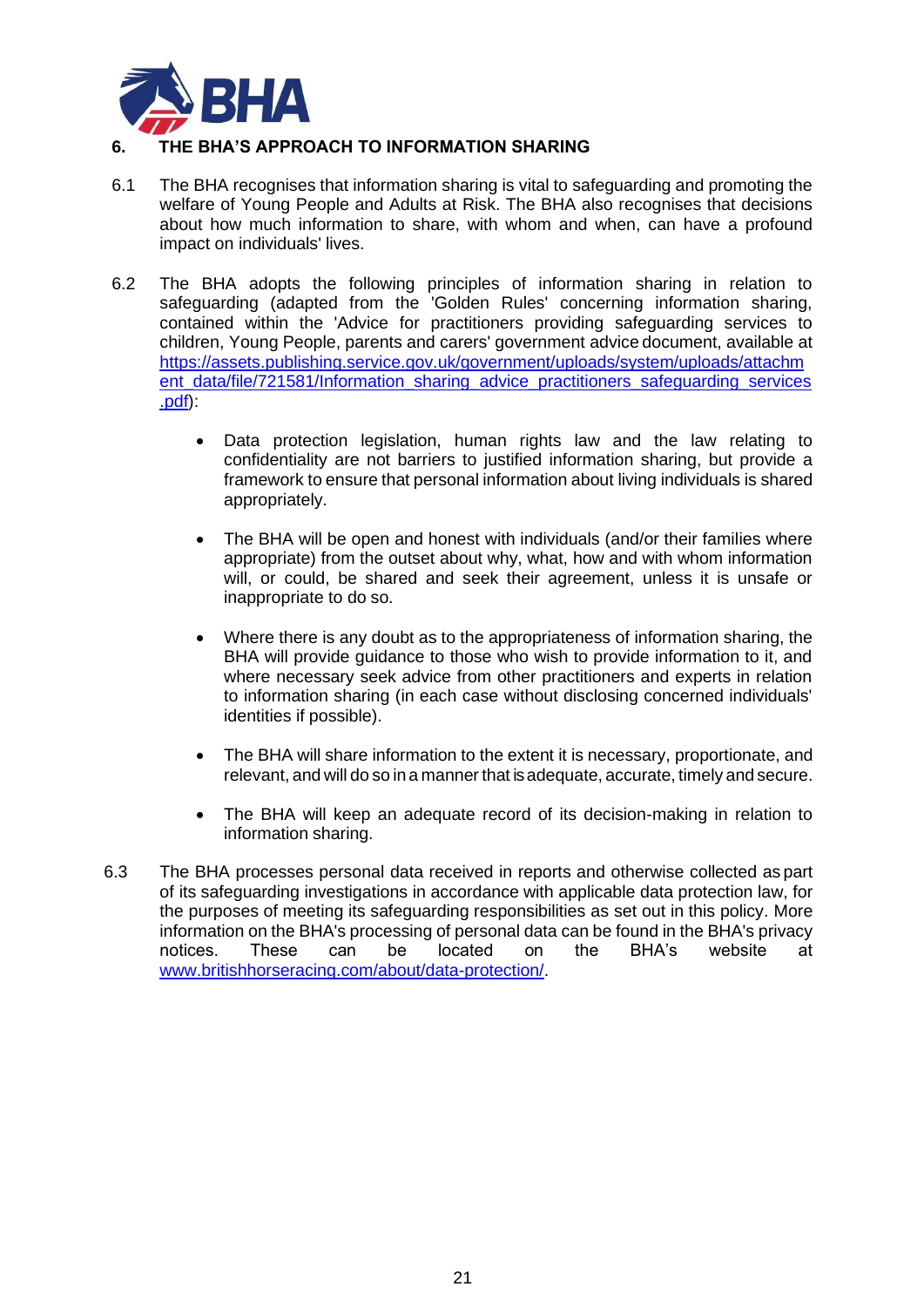

# **7. SAFER RECRUITMENT PRACTICES, CRIMINAL RECORDS CHECKS, AND CONTRACTING FOR SERVICES**

7.1 In the course of employing, engaging or instructing any individual in work in racing or related activities that involves working with or alongside any one or more Young Person or Adult at Risk, the BHA recommends that appropriate steps should be undertaken to seek to ensure that the person to be employed, engaged or instructed is suitable for such work, i.e., that they do not present a known or foreseeable risk of harm to Young People or Adults at Risk.

### Safer recruitment practices

- 7.2 In the context of seeking to protect Young People and Adults at Risk, this should include such recruitment steps as:
	- obtaining written references, particularly from people who are in a position to comment on the individual's previous work with Young People and/or Adults at Risk, which are then followed up by way of phone call;
	- exploring the individual's attitudes towards, and ability to communicate with, Young People and/or Adults at Risk;
	- ensuring that the individual is aware of this BHA Safeguarding Policy, the BHA Safeguarding Code of Conduct, the BHA Safeguarding Regulations, and any relevant guidance, as well as any relevant policies and procedures of the employer/engager/instructor (similarly, safeguarding training may also be appropriate);
	- seeking voluntary disclosure of criminal records, by way of a formal, signed document in which the individual to be recruited answers questions as to whether they have ever been (1) considered by any local authority as being a risk or potential risk to Young People and/or Adults at Risk, and/or (2) the subject of any disciplinary investigation and/or sanction by any organisation due to concerns about their behaviour towards children and/or adults; and
	- undertaking criminal record checks, subject to eligibility requirements.

#### Criminal records checks

7.3 For those who work closely with Young People and/or Adults at Risk, a criminal record check will be appropriate as a condition of an individual's employment, engagement or instruction. Brief information about criminal record checks is set out below. The BHA will publish separate guidance in respect of criminal record checks, which will be made available on the safeguarding section of the BHA's website.

### *England and Wales*

- 7.4 In England and Wales, the criminal record checking process is overseen by the Disclosure and Barring Service (see [https://www.gov.uk/government/organisations/disclosure-and-barring-service\)](https://www.gov.uk/government/organisations/disclosure-and-barring-service).
- 7.5 Various levels of criminal records check are available, subject to the role an individual will undertake and eligibility requirements. The DBS has published guidance in respect of eligibility for different levels of criminal records checks (see [https://www.gov.uk/government/collections/dbs-eligibility-guidance\)](https://www.gov.uk/government/collections/dbs-eligibility-guidance), and a useful DBS eligibility tool is available (see [https://www.gov.uk/find-out-dbs-check\)](https://www.gov.uk/find-out-dbs-check).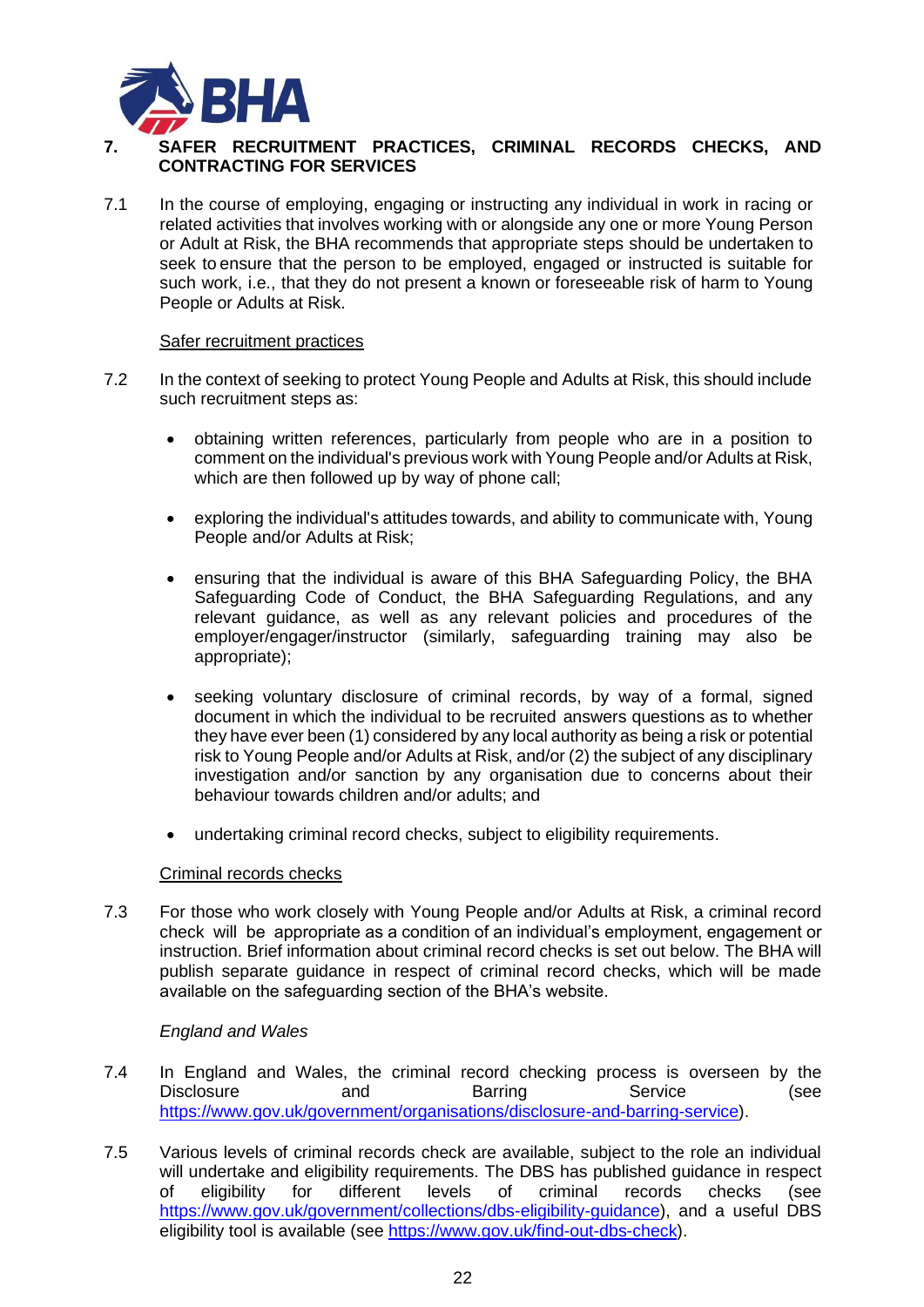

7.6 In Scotland criminal records checks are overseen by Disclosure Scotland (see [https://www.mygov.scot/organisations/disclosure-scotland\)](https://www.mygov.scot/organisations/disclosure-scotland), which operates a similar system in relation to 'regulated work' - the Protecting Vulnerable Groups (PVG) Scheme. Those undertaking 'regulated work' must apply for membership of the PVG scheme and obtain a PVG Scheme Record. There is not a definitive list of what roles will or will not be covered under 'regulated work', which will require consideration of the role that the<br>relevant person will undertake (see further information available at relevant person will undertake (see further information available at [https://www.mygov.scot/pvg-for-employers\)](https://www.mygov.scot/pvg-for-employers).

### Contracting for services

7.7 When contracting for services with third parties that may involve any individual working closely with, or coming into close contact with, Young People and/or Adults at Risk, the BHA recommends that comfort is obtained that such individuals will not pose a foreseeable risk of harm to Young People or Adults at Risk. This may include taking such steps as obtaining the relevant third party's child protection/safeguarding policies, obtaining confirmation that no individual will be left unsupervised with Young People and/or Adults at Risk, and/or that individuals involved in the provision of services have been subject to (and passed) appropriate screening processes (e.g., criminal record checks).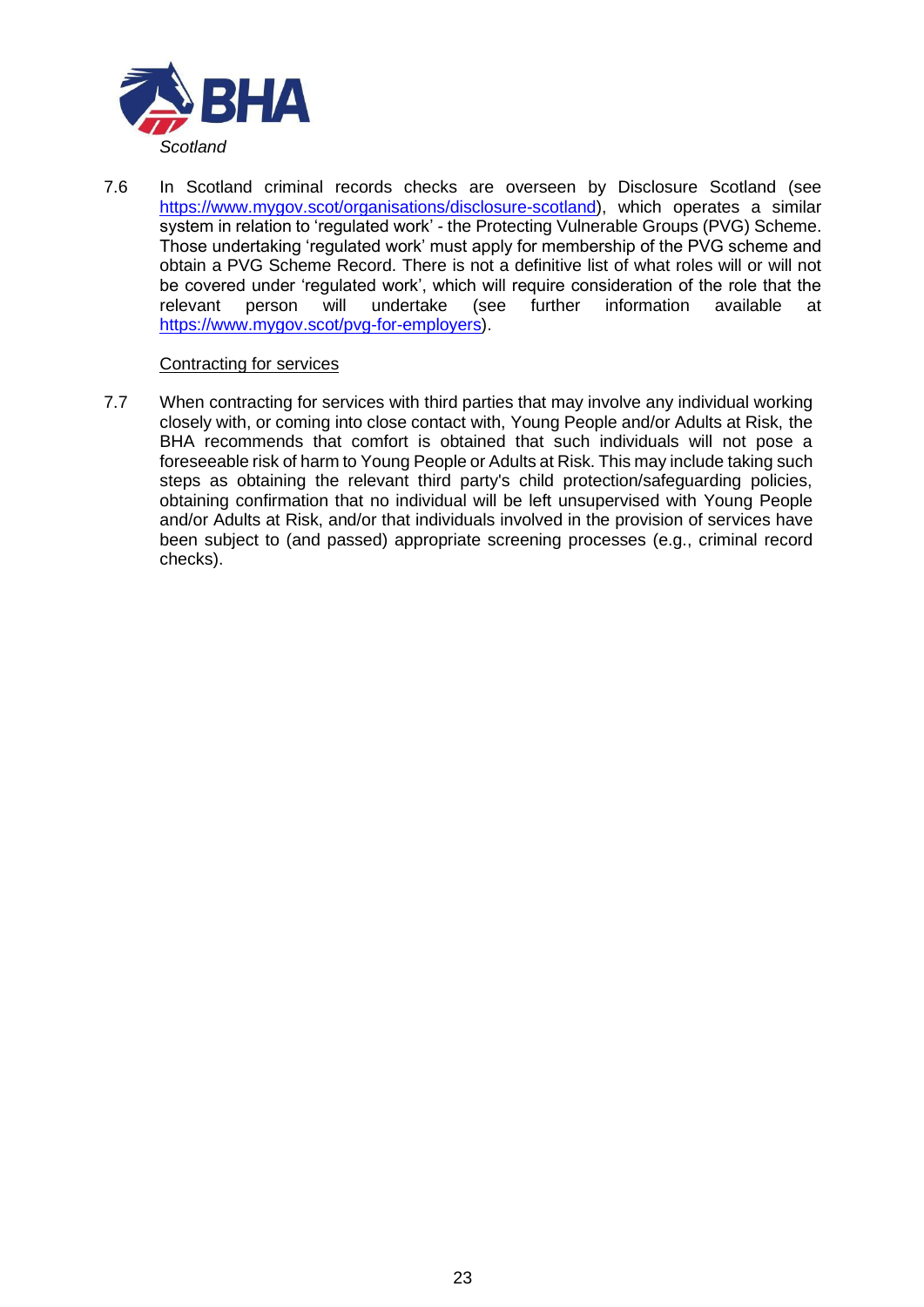

# **8. USEFUL CONTACT DETAILS AND FURTHER INFORMATION**

Police and local authorities

As per the BHA's key safeguarding principles, where a Young Person or an Adult at Risk is being abused or at risk of being abused, the most appropriate body to address such concerns will typically be the social team at the relevant local authority. The relevant local authority can be identified using [https://www.gov.uk/find-local-council.](https://www.gov.uk/find-local-council)

In an emergency, or if it is suspected a crime has been committed, the police will typically be the most appropriate body to which concerns should first be reported, i.e., 999. The relevant local police force can be identified using [https://www.police.uk/forces/.](https://www.police.uk/forces/)

### The BHA Safeguarding Team

Email: [safeguarding@britishhorseracing.com](mailto:safeguarding@britishhorseracing.com)

Tel: 020 7152 0099

Industry bodies

*Racing Welfare*

24 Hour Helpline – 0800 6300 443

Text – 0786 0079 043

[www.support.racingwelfare.co.uk/app/ask](http://www.support.racingwelfare.co.uk/app/ask)

[www.support.racingwelfare.co.uk/app/chat/chat\\_launch](http://www.support.racingwelfare.co.uk/app/chat/chat_launch)

*British Racing School*

Lawrie Gillespie, Senior Designated Professional for Safeguarding

Tel: 01638 665103 Email: [lawrie.gillespie@brs.org.uk](mailto:lawrie.gillespie@brs.org.uk)

*National Horseracing College*

Joanne Ellis, Designated Person for Learner Protection

Tel: 01302 861020 Email: [j.ellis@thenhc.co.uk](mailto:j.ellis@thenhc.co.uk)

**External and statutory bodies** 

*NSPCC Helpline*

Tel: 0808 800 5000

Email: [help@nspcc.org.uk](mailto:help@nspcc.org.uk)

*Child Protection in Sport Unit*

Email: [cpsu@nspcc.org.uk](mailto:cpsu@nspcc.org.uk)